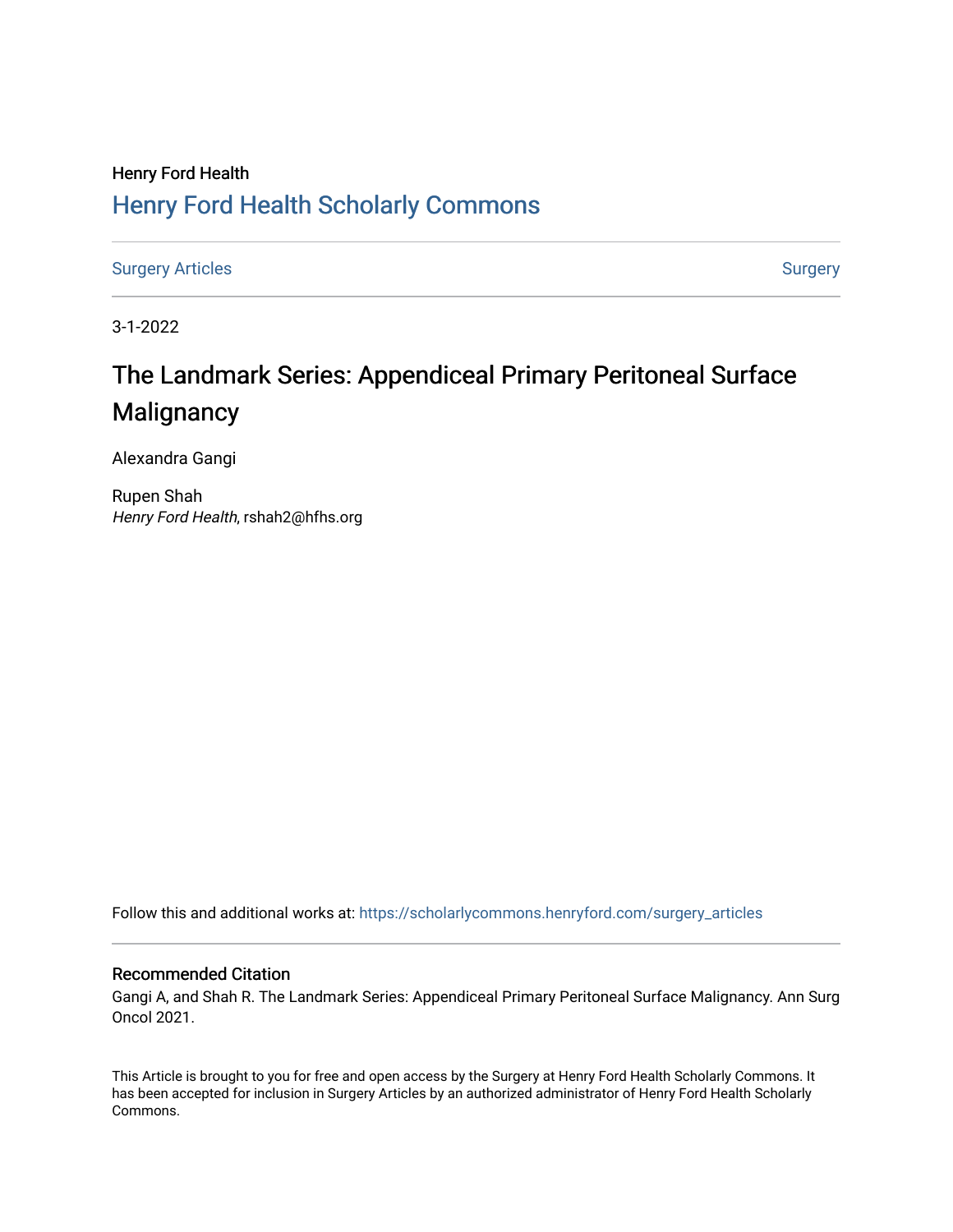

CONTINUING EDUCATION– PERITONEAL SURFACE MALIGNANCY

# The Landmark Series: Appendiceal Primary Peritoneal Surface **Malignancy**

Alexandra Gangi,  $MD<sup>1</sup>$ , and Rupen Shah,  $MD<sup>2</sup>$ 

<sup>1</sup>Division of Surgical Oncology, Cedars Sinai Medical Center, Los Angeles, CA; <sup>2</sup>Division of Surgical Oncology, Henry Ford Cancer Institute/Henry Ford Health System, Detroit, MI

ABSTRACT Appendiceal primary peritoneal surface malignancies are rare and include a broad spectrum of pathologies ranging from indolent disease to aggressive disease. As such, the data that drive the management of appendiceal peritoneal surface malignancies is generally not based on prospective clinical trial data, but rather consists of level 1 data based on retrospective studies and high-volume institutional experiences. Complete surgical debulking typically offers the best chance for long-term survival. This review highlights the landmark articles on which management of primary appendiceal peritoneal surface malignancies are based.

Appendiceal neoplasms are rare and involve a spectrum of diseases that can be either low grade with fairly slow growth rates or high grade with aggressive features. Broadly, appendiceal neoplasms account for only 1–2 % of intestinal malignancies.<sup>[1,2](#page-11-0)</sup> Appendiceal malignancies may present with acute appendicitis, or more frequently, with progressive abdominal discomfort. Patients with appendiceal cancers may also be asymptomatic, and diagnosed secondary to identification of an abnormality noted on cross-sectional imaging, at the time of colonoscopy with an abnormal-appearing appendiceal orifice or at the time of surgery for another indication.

A. Gangi, MD e-mail: alexandra.gangi@cshs.org

Typically, when symptoms are present, the malignancy is advanced and usually indicates peritoneal dissemination. Importantly, the appendix can yield a number of diverse morphologic tumor types including mucinous neoplasms, adenocarcinoma, neuroendocrine tumors, and goblet cell cancers. The median survival time for perforated malignant appendiceal tumors can vary from 6 months for patients with adenocarcinoma to longer than 8 years for patients with low-grade mucinous neoplasms. The management of appendix cancers is dependent on the primary histologic subtype and may include a combination of surgical debulking or cytoreductive surgery (CRS), heated intraperitoneal chemotherapy (HIPEC), and systemic therapy.

The focus of this article is on the management of disseminated appendiceal cancers, defined by the primary tumor histologic subtype. Due to the low incidence of primary appendiceal neoplasms, randomized controlled trials (RCTs) addressing the various aspects of its management are currently lacking, so this study reviews highimpact retrospective studies that guide current practice.

#### SURGICAL PRINCIPLES

In brief, patients who have localized disease to the appendix should undergo appendiceal resection, and depending on the pathology, may require a right hemicolectomy for assessment of regional lymph nodes (i.e., for adenocarcinoma). Patients who have disseminated disease to the peritoneum should be managed based on histologic subtype and current available guidelines. Additional information on appropriate patient selection based on pathologic subtype is discussed later.

 $©$  Society of Surgical Oncology 2021

First Received: 14 May 2021 Accepted: 9 September 2021; Published Online: 1 December 2021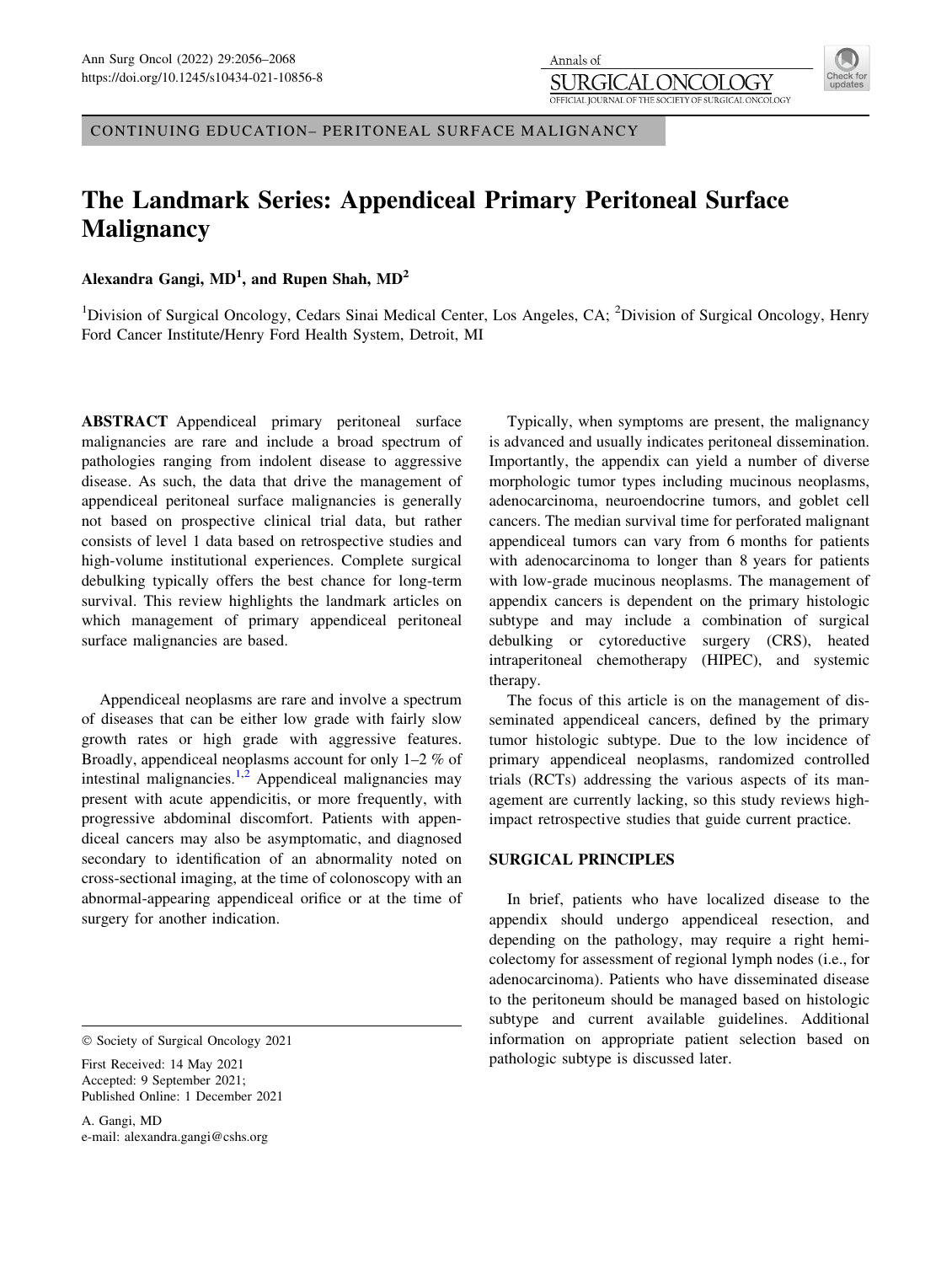### PERITONEAL SCORING SYSTEMS

In an effort to select optimal candidates for CRS and HIPEC, a number of preoperative scoring systems have been developed. $3-6$  The primary purpose of these systems is to determine the likelihood that a complete cytoreductive operation can be performed.

The most frequently used scoring system is known as the Peritoneal Cancer Index (PCI). The PCI was developed by Jacquet and Sugarbaker and first described in 1996. The PCI evaluates the tumor burden and distribution in nine predefined abdominopelvic regions (regions 0–8) and four segments of the small intestine (regions 9–12). Each region is then assigned a score from 0 to 3 based on tumor size in that location. In the presence of optimal cytoreduction for primary appendiceal malignancies, the prognosis may still be excellent despite high PCI scores, especially in patients with low-grade disease.<sup>[7](#page-11-0),[8](#page-11-0)</sup> For other types of malignancies, such as colorectal cancer, the PCI may be more predictive of the possibility of complete cytoreduction, and ulti-mately, the patient's long-term survival.<sup>[9](#page-11-0)</sup>

The peritoneal surface disease severity score (PSDSS) is another scoring system described by Sugarbaker in 1998 that assigns patients to prognostic groups based on the volume of peritoneal disease, tumor histology, and clinical symptoms (Table 1). The disease burden used to calculate the PSDSS score is derived from preoperative imaging, which has frequently been described as suboptimal. $10-12$ The PSDSS has been shown to be valuable in predicting resectability for mucinous appendiceal neoplasms. $6,13$ 

Another scoring system, the simplified preoperative assessment for appendix tumor (SPAAT) score, was described in 2015. The SPAAT score described by Dineen et al.<sup>[3](#page-11-0)</sup> provides a radiologic scoring of five anatomic regions for volume of disease in low-grade appendiceal mucinous neoplasms. Based on radiologic assessment, a score of 0 or 1 is given for the absence or presence of scalloping of the liver, spleen, pancreas, or portal vein, and a score of 0 or 3 is given for ''mesenteric foreshortening,'' yielding a maximum score of 7. In this study, 42 patients had a SPAAT score lower than 3, and 28 patients had a SPAAT score of 3 or higher. Using a SPAAT score lower than 3 to determine which patients could undergo complete cytoreduction, the study demonstrated an accuracy of 97.14 %, suggesting that based on imaging alone, patients could be appropriately selected for CRS.<sup>[3](#page-11-0)</sup>

#### ROLE OF SYSTEMIC THERAPY

The role of systemic chemotherapy in appendiceal neoplasms is fairly sparse, and the current evidence is suggestive of limited efficacy for the most common subtypes. Low-grade mucinous neoplasms are typically considered to be slow-growing and fairly indolent, with limited, if any, response to systemic chemotherapy. The mainstay of treatment is therefore surgical. Patients who have low-grade mucinous carcinoma peritonei are treated with CRS and HIPEC. Patients who may experience progressive or recurrent disease or those deemed to be nonsurgical candidates can be considered for systemic therapy using regimens that are currently used to treat mucinous colorectal adenocarcinomas[.14–16](#page-11-0)

Retrospective evidence suggests that systemic chemotherapy after CRS has the greatest benefit for moderate- and high-grade tumors and tumors with signet ring cell morphology, with limited benefit for well-differenti-ated appendiceal cancers.<sup>[16,17](#page-11-0)</sup>

For patients with peritoneal metastases from appendiceal adenocarcinoma, especially with high-grade histology, systemic therapy is used in a multimodality approach together with CRS-HIPEC, similar to colorectal cancer.<sup>[14](#page-11-0)</sup> Some argue that patients who receive systemic chemotherapy before CRS and HIPEC may have worse outcomes, possibly due to tumor progressing through ineffective systemic therapy, and that this may lead to ineligibility for potentially curative cytoreduction and that patients may be so debilitated that they are no longer candidates for surgery. Proponents for neoadjuvant chemotherapy counter this argument with ''testing'' of the biology and selecting patients who may truly benefit from a local treatment (i.e., CRS-HIPEC) after receiving systemic therapy, especially for histologies carrying a high risk for systemic disease. However, the evidence supporting administration of systemic chemotherapy at a specific time in relation to surgery (neoadjuvant, adjuvant, or perioperative) is lacking.

TABLE 1 Peritoneal surface disease severity score (PSDSS) calculation factors. Adapted from Esquivel et al.<sup>[13](#page-11-0)</sup>

| Primary tumor pathology                                              | Clinical symptoms         | Extent of carcinomatosis |
|----------------------------------------------------------------------|---------------------------|--------------------------|
| Low-grade mucinous neoplasm (1 point)                                | None $(0 \text{ points})$ | $PCI < 10$ (1 point)     |
| Mucinous adenocarcinoma (3 points)                                   | Mild (1 point)            | PCI $10-21$ (3 points)   |
| High-grade mixed adenocarcinoma and goblet cell carcinoid (9 points) | Severe (6 points)         | $PCI > 20$ (7 points)    |

PCI, Peritoneal Cancer Index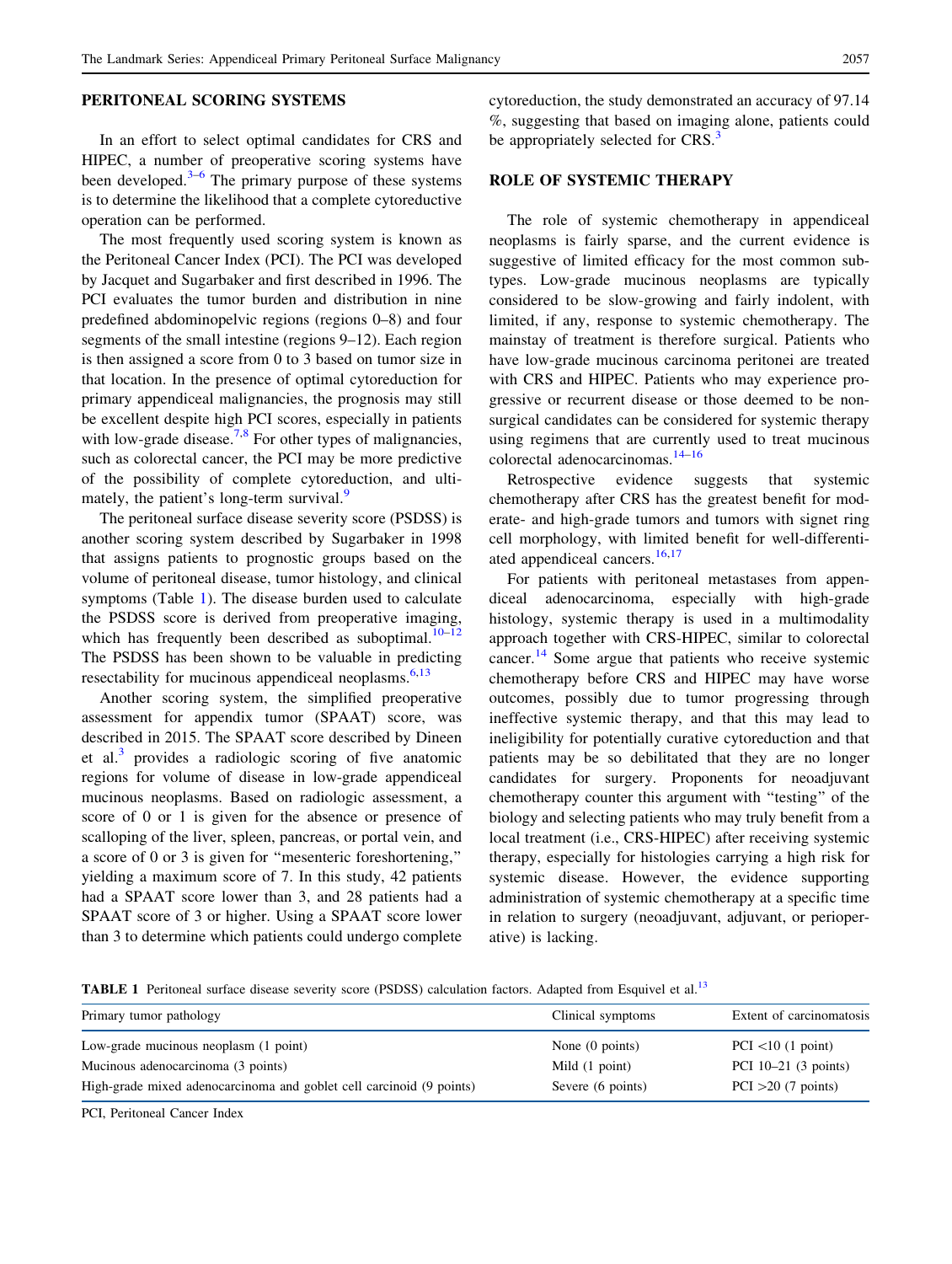In a retrospective review from the MD Anderson Cancer Center evaluating patients who received perioperative systemic chemotherapy for poorly differentiated and signet ring cell appendiceal adenocarcinoma consisting of 142 patients with peritoneal metastases, 78 patients received systemic chemotherapy. The overall response rate to chemotherapy was 44 %, with stable disease noted in 42 % and disease progression noted in 14 % of the patients. In a multivariate analysis, the response to chemotherapy (hazard ratio [HR],  $0.5$ ;  $P = 0.02$ ] predicted improved progression-free survival (PFS), and complete CRS (HR, 0.3;  $P = 0.004$ ) predicted improved overall survival (OS). The patients who underwent complete CRS ( $n = 26$ ) had a median relapse-free survival (RFS) of 1.2 years and a median OS of 4.2 years. A complete cytoreduction was associated with improved RFS and OS.<sup>[18](#page-11-0)</sup>

In another single-institution retrospective study by Milovanov et al., $^{19}$  $^{19}$  $^{19}$  30 of 72 patients received systemic therapy before CRS-HIPEC, and 42 of the 72 patients did not. At a median follow-up period of 3.2 years, with comparable rates of lymph node positivity, postoperative systemic therapy, and rates of complete cytoreduction, the OS rate after CRS-HIPEC was 93 % at 1 year, 68 % at 2 years, and 51 % at 3 years in the neoadjuvant chemotherapy cohort and 82 %, 64 %, and 60 % respectively in the upfront surgery group ( $p = 0.74$ ). However, among the patients with signet ring cell histology, the survival rate was 94 % at 1 year, 67 % at 2 years, and 22 % at 3 years in the neoadjuvant chemotherapy cohort and 43 %, 14%, and 14 % respectively in the upfront surgery cohort ( $p = 0.028$ ).

The optimal timing for the use of systemic chemotherapy for appendiceal cancer patients is not absolute, and patients can be treated neoadjuvantly, adjuvantly, or with a combination of the two. Current standards support treatment for a total of 6 months or 12 cycles. $16,20$  $16,20$  $16,20$ 

#### APPENDICEAL MUCINOUS NEOPLASMS

A majority of primary appendiceal adenocarcinomas are of the appendiceal mucinous neoplasm subtype, with mucin identified in more than 50 % of the appendiceal mass. They generally arise from low-grade appendiceal neoplasms (LAMNs), which stem from adenoma development within the mucosa. The data suggest that mucinous and non-mucinous epithelial appendiceal adenocarcinomas behave differently, with the latter having a significantly worse prognosis.

Histologically, LAMNs are characterized by mucinous epithelium with low-grade cytologic atypia, and the affected patient's clinical course is highly dependent on the degree of disease involvement at the time of diagnosis. $21,22$ Patients who have disease confined to the appendix can be managed with an appendectomy with negative margins and have minimal risk of disease recurrence or progression. Patients who have a perforated LAMN leading to the development of mucinous implants and mucinous ascites known as pseudomyxoma peritonei (PMP) typically have slowly progressive disease and good OS with complete surgical debulking. $23-25$  In PMP, mucin is ectopically secreted and increasingly deposited in the peritoneal cavity, where, unable to degrade or drain away, it forms voluminous gels over months and years. Most of the tumor cells are surrounded by the mucin coat, which allows them to move freely, disseminate, and redistribute within the peritoneal cavity.<sup>[26](#page-11-0)</sup> Patients with PMP, depending on the extent of disease and histologic appearance of the tumor, may warrant CRS-HIPEC.

#### PATHOLOGIC CLASSIFICATION

Different classification systems for appendiceal neoplasms have been used over the years, leading up to the current classification developed by consensus from the Peritoneal Surface Oncology Group (PSOGI), which divides appendiceal tumors into mucinous epithelial neoplasms (LAMNs, high-grade appendiceal mucinous neoplasms [HAMNs], mucinous adenocarcinomas), nonmucinous epithelial neoplasms (adenocarcinoma), epithelial neoplasms with neuroendocrine features (neuroendocrine tumors, goblet cell carcinoids), and mesenchymal neoplasms.

LAMNs are mucinous tumors with low-grade cytology and any of the following features: loss of muscularis mucosae, submucosal fibrosis, ''pushing'' or diverticularlike growth into the wall, dissecting acellular mucin, undulating or flattened epithelial growth, and mucin or neoplastic cells outside the appendix. $2<sup>1</sup>$  Essentially, the PSOGI consensus guideline suggests that mucinous adenocarcinoma would be reserved for tumors demonstrating infiltrating invasion, with LAMN reserved for no infiltrating invasion and minimal cytologic atypia, and high-grade appendiceal mucinous neoplasm (HAMN) reserved for lesions without infiltrative invasion but with high-grade cytologic atypia. Additionally, PMP was classified as low grade, high grade, and high grade with signet ring cells.

Ronnett et al. $^{27}$  $^{27}$  $^{27}$  initially described the following threetier classification for disseminated appendiceal mucinous neoplasms: disseminated peritoneal adenomucinosis (DPAM), peritoneal mucinous carcinomatosis (PMCA), and PMCA of indeterminate or discordant features (PMCA I/D). This classification predicted differences in OS between the three groups. While DPAM patients had an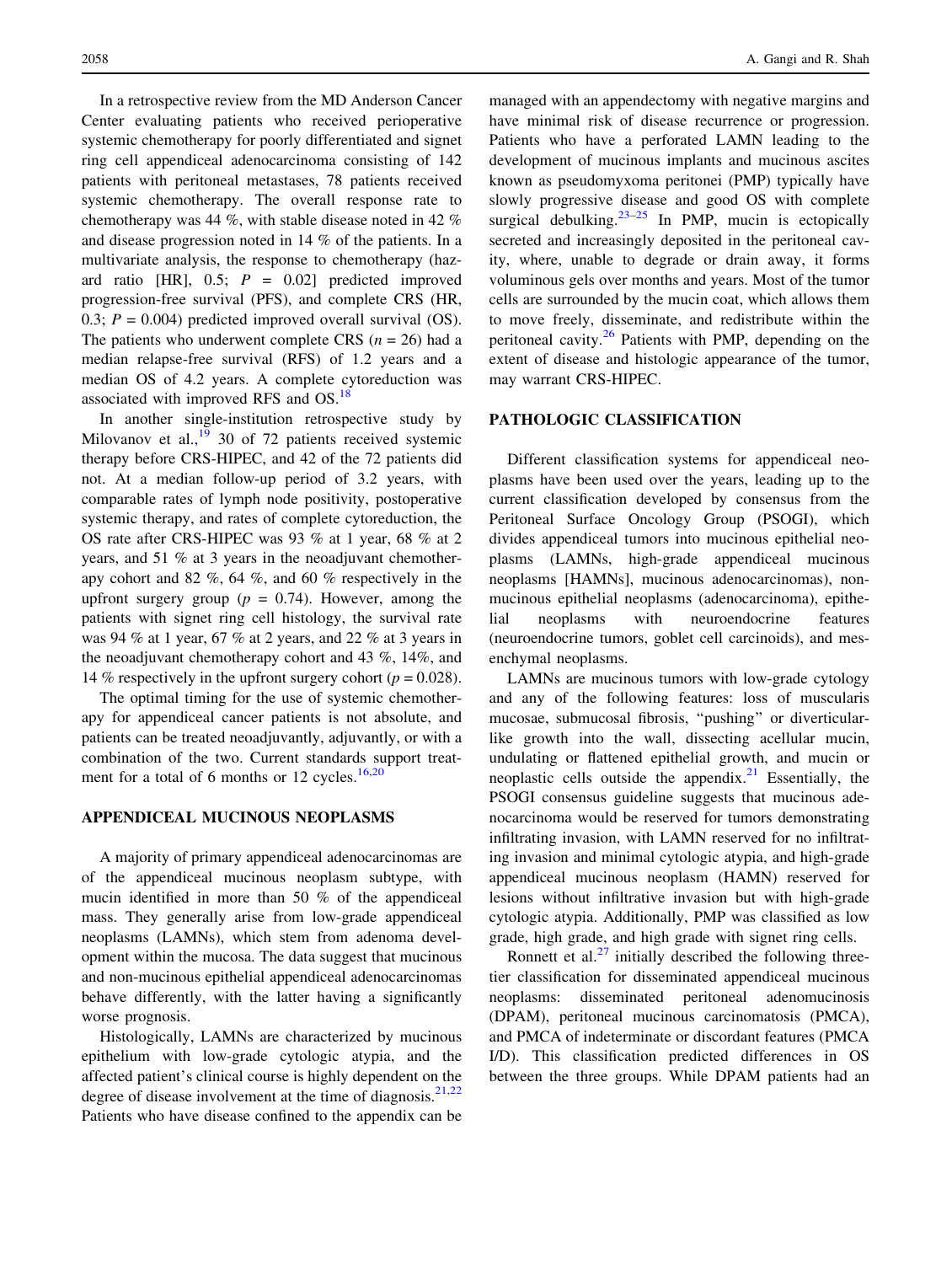indolent clinical course without distant spread, PMCA patients had a higher potential for metastasis to lymph nodes and extra-peritoneal locations.

In 2005, the Ronnett classification was revised and simplified into low- and high-grade carcinoma, with invasion beyond the muscularis mucosa strongly suggestive of invasive high-grade disease. $28$  Additionally, acellular mucin is classified separately, and published literature suggests a significant difference in patient outcomes based on whether acellular or cellular mucin is found.<sup>[22](#page-11-0),[29](#page-12-0)</sup> The PSOGI expert panel suggests that PMP classification be determined by histology of the peritoneal disease rather than by the primary tumor. The categories currently used for PMP grading include acellular mucin, low-grade mucinous carcinoma peritonei (previously DPAM), highgrade mucinous carcinoma peritonei (previously PMCA), and high-grade mucinous carcinoma peritonei with signet ring cells (previously PMCA-S). $^{21}$  $^{21}$  $^{21}$ 

The 2019 World Health Organization (WHO) update for primary neoplasms of the appendix classified appendiceal mucinous neoplasms as low- and high-grade appendiceal mucinous neoplasms (LAMN and HAMN, respectively). Furthermore, a three-tier grading scheme was included for primary appendiceal tumors and their respective peritoneal metastases. Tumors demonstrating low-grade cytology without infiltrative invasion and LAMNs were classified as grade 1. Grades 2 and 3 tumors, however, demonstrate high-grade cytology, with presence of signet rings and infiltrative invasion. In addition, for cases with discordance, two grades should be reported. Additionally, with respect to neoplasms previously denoted as goblet cell carcinoid and adenocarcinoma ex-goblet cell carcinoid, per the WHO classification, the preferred terminology is ''goblet cell adenocarcinoma.'' This classification reflects the histology of these tumors which are typically composed primarily of mucin-secreting cells with a limited component of neuroendocrine cells. Furthermore, it elucidates their character, which is more typical of appendiceal adenocarcinoma.

Currently, the PSOGI consensus definition is the most widely adopted classification system used for mucinous neoplasms of the appendix.

## MOLECULAR SUBTYPES OF MUCINOUS NEOPLASMS OF THE APPENDIX

For patients with peritoneal dissemination from mucinous neoplasms of the appendix, CRS with HIPEC represents the primary treatment modality. In addition to the traditional prognostic indicators (histologic grade, completeness of cytoreduction, patient's performance status), heterogeneity at a molecular level may explain differences in tumor aggressiveness, treatment response and prognosis. In appendiceal mucinous neoplasms, KRAS and GNAS mutations are common, while BRAF mutations are rarely found.<sup>[30,31](#page-12-0)</sup>

For patients with pseudomyxoma peritonei, prognosis was noted to be associated with expression of  $p53$ ,  $\frac{32}{32}$  $\frac{32}{32}$  $\frac{32}{32}$  carbonic anhydrase  $II$ ,<sup>[33](#page-12-0)</sup> and SMAD4<sup>[34](#page-12-0)</sup> in small patient series. Additionally, gene expression-profiling has been used to identify gene clusters of prognostic significance for lowgrade appendiceal tumors. $35$  Using a 148-gene panel, Su et al.[36](#page-12-0) identified three molecular subtypes of appendiceal mucinous neoplasms by the expression patterns of 17 genes with roles in cancer progression or anti-tumor immunity. These subtypes were termed "immune-enriched" (IE), "oncogene-enriched" (OE), and "mixed" (M), as evidenced by their gene expression patterns, and exhibited significantly different post-treatment survival outcomes.

Future work focusing on the molecular subtypes would help clinicians identify specific management algorithms that will potentially be more efficacious while also determining prognosis.

#### RANDOMIZED CLINICAL TRIALS

Due to the low incidence of appendiceal mucinous neoplasms and PMP, RCTs addressing the various aspects of their management with a large number of participants are currently lacking and unlikely to be performed in the near future. We discuss the RCT performed to evaluate the role of CRS-HIPEC for colorectal cancer that included a small cohort of patients with appendiceal tumors.

#### RETROSPECTIVE EVIDENCE

The therapeutic rationale for cytoreduction and HIPEC for metastatic appendiceal mucinous neoplasms stems from retrospective evidence. For patients with low-grade mucinous neoplasms, CRS-HIPEC with successful complete cytoreduction leads to excellent long-term survival for a majority of patients.<sup>[37](#page-12-0)–[41](#page-12-0)</sup> Sugarbaker and Chang<sup>[42](#page-12-0)</sup> first described outcomes for 385 patients with primary appendiceal tumors treated with CRS-HIPEC and concluded that completeness of cytoreduction and primary tumor histology were of paramount importance.

Subsequently, in 2006, Stewart et al. $39$  published data on 110 patients with PMP who underwent CRS-HIPEC, of which 55 patients had low-grade mucinous carcinoma peritonei, 47 patients had high-grade mucinous carcinoma peritonei, and 8 patients had high-grade non-mucinous tumors. Evaluation on the basis of histology showed that patients with low-grade mucinous tumors had better 3-year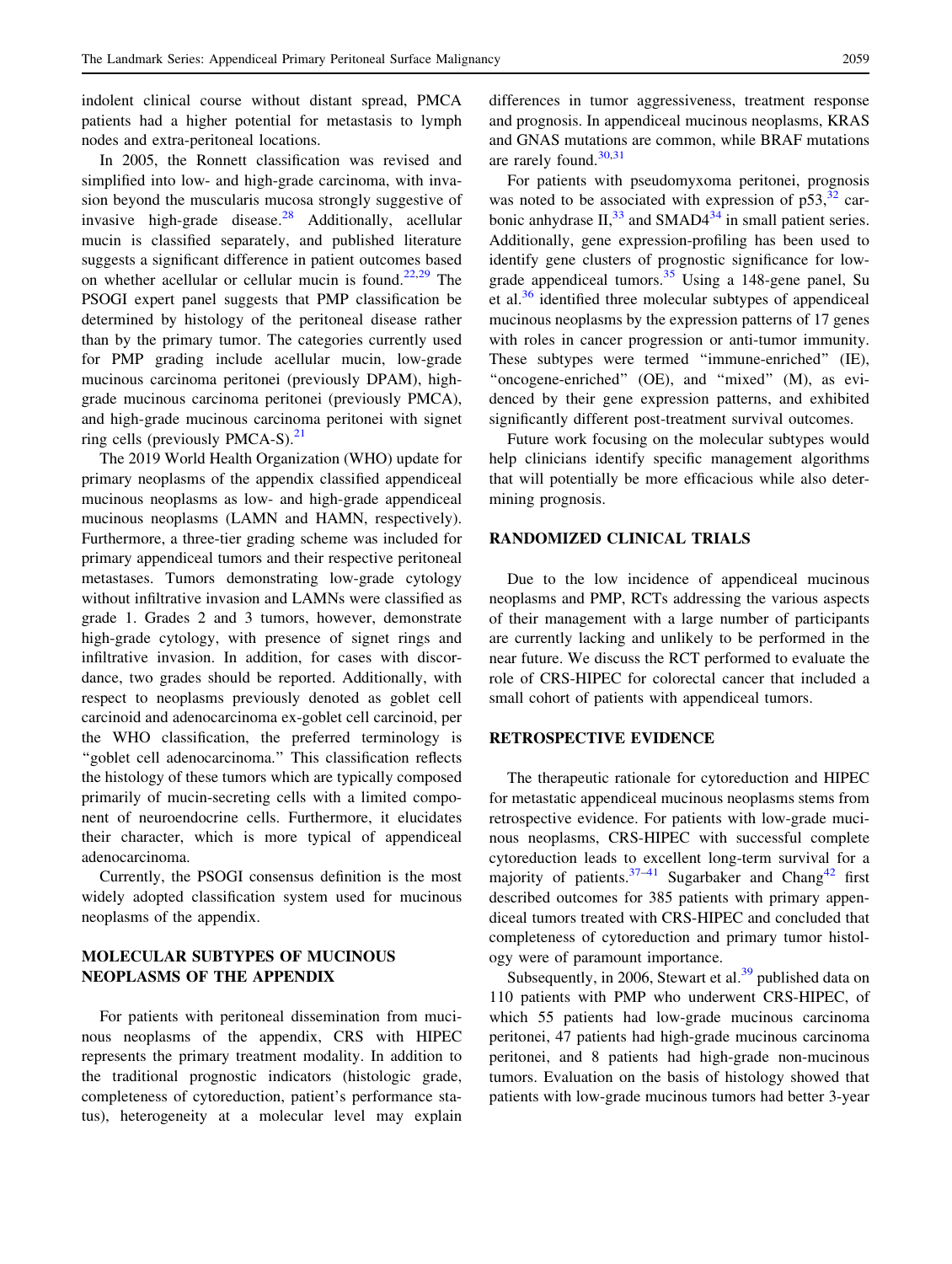survival rates (77 % for low-grade mucinous tumors vs 35  $%$  for high-grade mucinous tumors and 15  $%$  for highgrade non-mucinous tumors).

Similarly, Smeenk et al. $37$  evaluated 103 patients with PMP and found that pathologic subtype was the main prognostic factor independently associated with OS after CRS-HIPEC. Likewise, 10-year data from Australia for patients who had PMP treated with CRS-HIPEC, including both low- and high-grade pathologies, demonstrated a median OS survival of 104 months, with 5-year OS rates of 75 %. Again, histopathology and completeness of cytoreduction were thought to influence OS for this cohort. $40$ 

In 2010, Elias et al. $43$  reported on the French experience of CRS-HIPEC for PMP. The study included 301 patients with a mean follow-up period of 88 months. For 91 % of the patients, PMP was known to originate from the appendix, and most of the patients were found to have PMP secondary to unexplained ascites (32 %) or abdominal pain (27 %). The median PCI for the evaluated patients was 18, and most of the patients underwent complete cytoreduction (CC0 for 73 % and CC1 for 20 % of the patients). In this study, a small subset of patients ( $n = 46, 15\%$ ) were treated with early postoperative intraperitoneal chemotherapy (EPIC). The overall 3- and 5-year survival rates were 84.8 % and 72.6 % respectively, with a disease-free survival (DFS) rate of 56 % at 5 years. The patients with PCI values greater than 19 had significantly worse 3- and 5-year survival rates compared to patients with PCI values of 1 to 6, 7 to 12, and 13 to 19 ( $p \lt 0.001$ ; Fig. 1). Additionally, the patients with CC1 and CC2 cytoreduction had worse OS



FIG. 1 Overall survival according to the Peritoneal Cancer Index (PCI) of patients undergoing CRS/HIPEC for pseudomyxoma peritonei (PMP). CRS, cytoreductive surgery; HIPEC, hyperthermic intraperitoneal chemotherapy. Elias et al.<sup>4</sup>

than the CC0 patients, and incomplete CRS was observed only for the patients with a PCI greater than 20. Similar to previous studies, the patients with DPAM and intermediate PMCA had a better OS than the patients who had highgrade PMCA, with a 5-year OS of 85  $\%$  vs 84  $\%$  and 47  $\%$ , respectively, again suggesting that pathology was a main driver of survival benefit. Finally, the patients treated with HIPEC had a better OS the than patients treated with EPIC, with a 5-year OS of 79 % and 54 %, respectively ( $p \leq$ 0.001). Overall, this large study supports the view that for patients with PMP, PCI and the CC score have a greater impact on OS after CRS-HIPEC than pathology alone.

In 2015, Moran et al. $44$  published their experience with 1200 patients treated at a single institution during a 20-year period. A total of 956 patients (79.7 %) had primary appendiceal cancers. The 5-year OS was 84 % for the 636 appendiceal cancer patients who underwent complete CRS with HIPEC.

Based on available data, CRS-HIPEC is an appropriate therapy for patients with PMP. Factors such as primary tumor, disseminated peritoneal disease histology, and PCI should be considered in the selection of patients for surgical debulking, but even in the setting of more aggressive disease, it appears that CRS-HIPEC allows for improved survival for appropriately selected patients.

#### PERITONECTOMY TECHNIQUE

In 1995, Sugarbaker $45$  first described a complete peritonectomy to remove all tumors implanted in the peritoneal cavity. Essentially, a complete peritonectomy includes greater omentectomy with splenectomy, left upper-quadrant peritonectomy, right upper-quadrant peritonectomy, lesser omentectomy with cholecystectomy and omental bursa peritonectomy, pelvic peritonectomy with resection of the sigmoid colon, and antrectomy. Since then, the procedure has evolved with the addition of Glisson's capsulectomy of the liver, posterior lesser sac peritonectomy, and total mesenteric peritonectomy. $46-50$  The details concerning the individual components of the cytoreduction and HIPEC procedure are beyond the scope of this article, but key components that have an impact on survival are highlighted.

#### COMPLETENESS OF CYTOREDUCTION

One of the key prognostic factors that has an impact on survival after cytoreduction and HIPEC is an optimal cytoreduction.<sup>[51,52](#page-12-0)</sup> To standardize the method of quantifying residual disease after CRS, Sugarbaker proposed the completeness of cytoreduction (CC) score (Fig. [2\)](#page-6-0). $53$  This score ranges from 0 to 3, with a score of 0 to 1 suggesting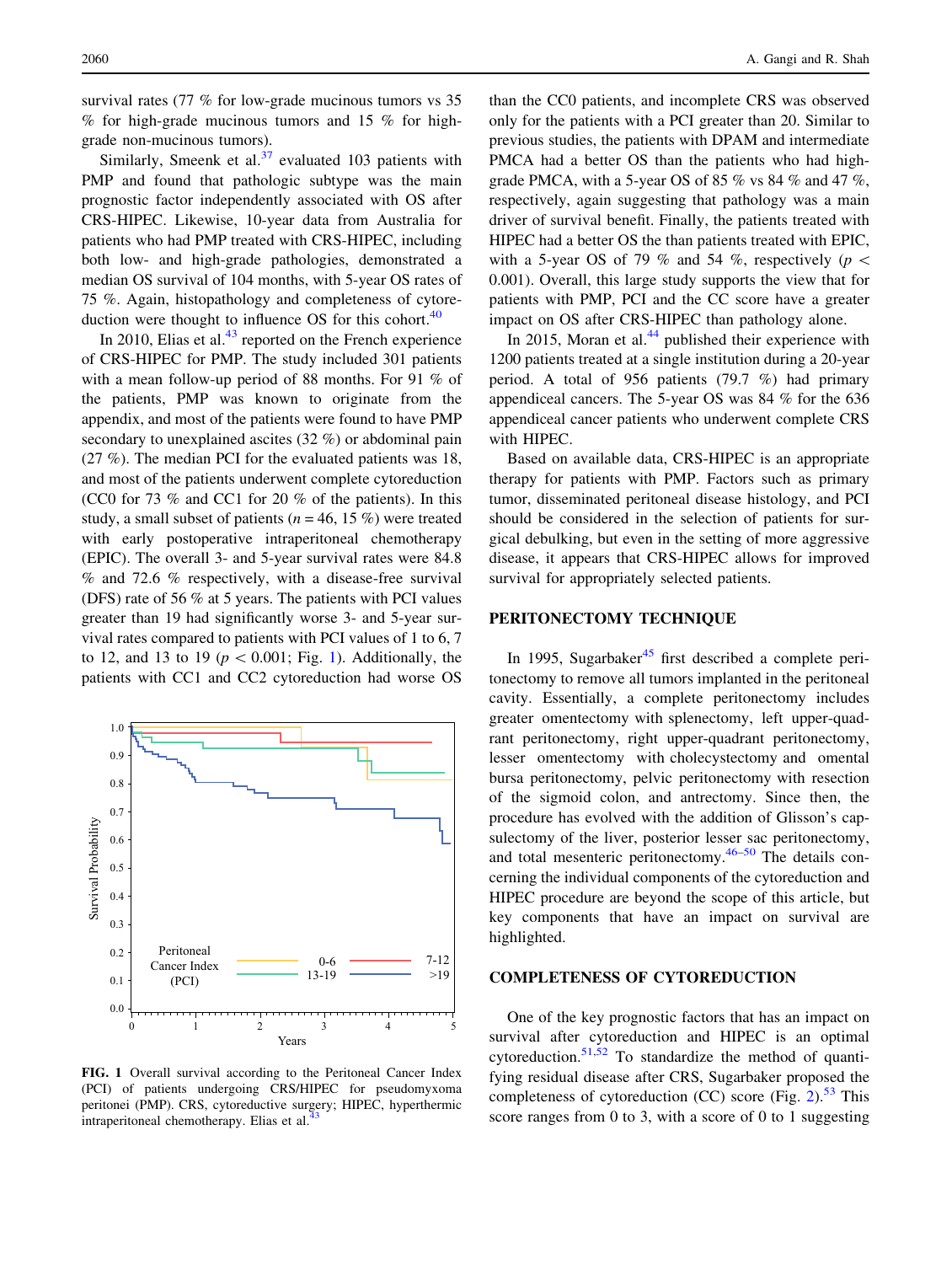<span id="page-6-0"></span>residual tumors smaller than 2.5 mm and a score of 2 or 3 suggesting residual tumor nodules larger than 2.5 mm. A CC score of 0 or 1 suggests a complete cytoreduction, whereas a score of 2 or 3 suggests an incomplete cytoreduction.[54](#page-12-0) Patients with incomplete cytoreduction have a shorter PFS and worse a OS than patients with CC scores of 0 or  $1^{25,40}$  $1^{25,40}$  $1^{25,40}$  $1^{25,40}$ 

An alternate scoring system has been described by Levine et al. $51,55$  In their cohort of 1000 patients treated at a single institution, completeness of CRS was classified as follows: R0 (complete removal of all visible tumor and negative cytologic findings or microscopic margins), R1 (complete removal of all visible tumor and positive postperfusion cytologic findings or microscopic margins), R2a (minimal residual tumor, nodule(s) measuring  $\langle 0.5 \text{ cm} \rangle$ , R2b (gross residual tumor, nodule  $>0.5$  cm but  $<$ 2 cm), and R2c (extensive disease remaining, nodules  $>2$  cm). The resection status (R score) was a significant predictor of survival, with a considerable survival advantage for R0/R1 resection compared with R2 resection. ( $p < 0.0001$ ; Fig. 3). Irrespective of the scoring system used to assess the volume of residual disease, it is clear that an optimal cytoreduction is one of the main prognostic indicator impacting survival in these patients.

#### OPEN VERSUS CLOSED TECHNIQUE

Various methods for delivery of intraperitoneal chemotherapy are available. After optimal cytoreduction (CC0/CC1 or R0/R1), heated chemotherapy can be delivered via open or closed abdominal technique. The open technique, often termed ''the coliseum technique,'' was described by Sugarbaker. $45$  With the coliseum technique, after placement of closed suction drains for inflow and outflow, the skin edges of the abdominal wall are elevated with a retractor, and the abdominal contents are manually agitated. With the closed technique, which is more commonly practiced, the skin is closed temporarily with a watertight closure after placement of the inflow and outflow catheters, preventing the escape of perfusate from the



CC-0 CC-1 CC-2 CC-3

FIG. 2 Completeness of cytoreduction score (CC score). Adapted from Sugarbaker.<sup>[53](#page-12-0)</sup>



FIG. 3 Overall survival by resection status.<sup>[51](#page-12-0)</sup>

abdominal cavity. This is accompanied by manual agitation of the abdomen externally to promote uniform distribution of the perfusate.

There have been no prospective trials evaluating the superiority of one technique over the other. Ortega-De-ballon et al.<sup>[56](#page-12-0)</sup> performed a comparative analysis in pigs using both techniques and demonstrated that although both techniques achieved similar hyperthermia, the open technique had higher systemic absorption and abdominal tissue penetration. The United States HIPEC Collaborative performed a retrospective review of 1812 patients who underwent curative-intent CRS-HIPEC, with 372 patients (21 %) undergoing open HIPEC and 1440 patients (79 %) undergoing closed HIPEC. In the multivariable analysis, regardless of histologic subtype, the closed HIPEC technique was not a significant predictor for OS (HR, 0.75; 95 % confidence interval [CI], 0.51–1.10;  $p = 0.14$ ) or RFS (HR, 1.39; 95 % CI, 1.00–1.93;  $p = 0.05$ ). This study concluded that the HIPEC method is not independently associated with postoperative or survival outcomes and may be left to the discretion of the operating surgeon.<sup>[57](#page-12-0)</sup> Currently, the closed technique seems to be the most commonly used technique for delivering intraperitoneal chemotherapy at most centers.

#### CHOICE OF INTRAPERITONEAL DRUG

An area of ongoing study is the use of optimal intraperitoneal chemotherapy. The intent of administration of heated chemotherapy directly to the peritoneal cavity is to maximize the chemotherapeutic dose to the peritoneal cavity while minimizing systemic toxicity, taking advantage of the plasma-peritoneal barrier.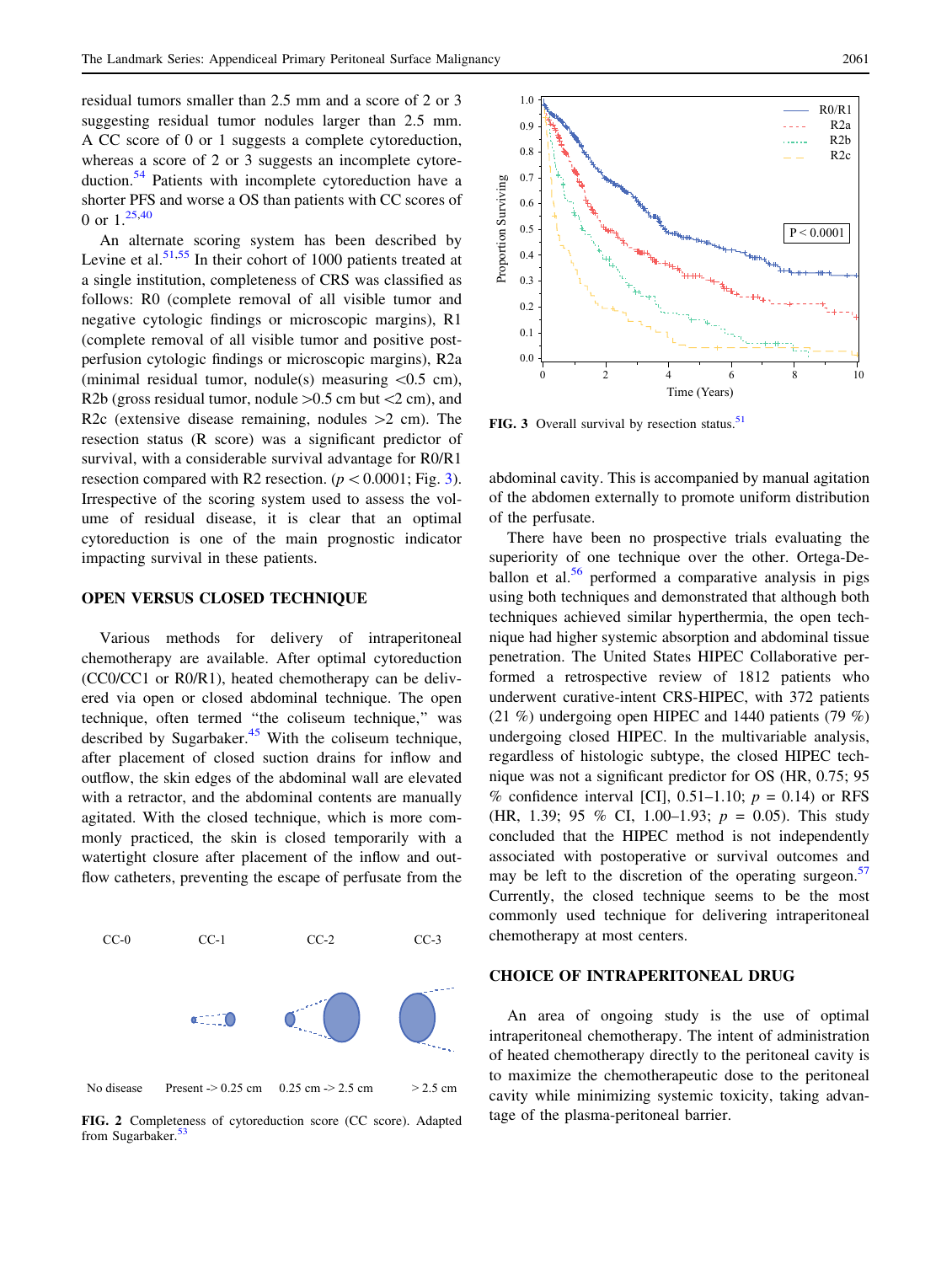Mitomycin C (MMC) and oxaliplatin are the two agents most commonly used for HIPEC in patients with appendiceal neoplasms (low- and high-grade/adenocarcinomas). Several characteristics of MMC make it an appealing intraperitoneal agent: it is a large molecule that is not rapidly absorbed systemically; it maintains stability at high temperatures, making it ideal for use with hyperthermia; and it has a satisfactory area-under-the-curve (AUC) ratio of intraperitoneal concentration and plasma concentration. Table [2](#page-8-0) summarizes some studies evaluating the use of MMC, oxaliplatin, and cisplatin in the treatment of appendiceal tumors.<sup>[58](#page-12-0)</sup>

A multi-center RCT was performed by Levine et al. $^{63}$  $^{63}$  $^{63}$  to evaluate the hematologic toxicity profile of mitomycin C and oxaliplatin in patients undergoing CRS for appendiceal tumors. Retrospective analyses had reached differing con-clusions on which agent was superior.<sup>[59–62](#page-12-0)</sup> The primary objective was to assess hematologic toxicity, while the secondary objectives of this trial were to compare complications, quality of life, survival, and time to progression. In this RCT, 121 patients at multiple centers were randomized to either oxaliplatin (200 mg/m<sup>2</sup>) or MMC (40 mg) for 120 min (Fig. [4A](#page-9-0)). Resection (R) scores were similar between the groups, with 54 % achieving R0/1 and 46 % achieving R2 resections in the MMC group versus 51 % and 49 %, respectively, in the oxaliplatin group. The rate of preoperative chemotherapy administration did not differ significantly between the two groups (10 % for MMC and 20 % for oxaliplatin;  $p = 0.26$ ). More patients in the MMC group were leukopenic during the immediate postoperative period (days 5 to 30), and G-CSF was needed for 13 % of the oxaliplatin group and 21 % of the MMC group ( $p =$ 0.072). The overall toxicity for any level of leukopenia differed significantly between the two groups ( $p = 0.036$ ), with the mitomycin group having more leukopenia (predominantly grade 1). However, when only grades 3 and 4 toxicity was considered, the difference between the groups was not significant ( $p = 0.67$ ).<sup>[63](#page-12-0)</sup> In terms of OS and PFS, the two groups were similar (Fig.  $4B$  and [C](#page-9-0)).

This trial was the first RCT of its kind with a sizable cohort to compare these two commonly used agents. The data from this trial helped to identify that patients with baseline thrombocytopenia might be better treated with oxaliplatin and that those with preoperative leucopenia might be better treated with MMC. Mitomycin C continues to be the most widely used chemotherapeutic agent for HIPEC currently in the United States for appendiceal neoplasms.

#### APPENDICEAL ADENOCARCINOMA

The role for CRS-HIPEC for patients with high-grade histologies (moderately, poorly differentiated and signet ring cell histology) is controversial. Verwaal et al. $64$  conducted a RCT evaluating the role of CRS with HIPEC for colorectal cancer and included 18 patients with primary appendiceal adenocarcinoma in their cohort of 105 patients. Overall, the trial showed an improvement in OS for patients who underwent CRS with HIPEC. However, because no subgroup analysis was performed for appendiceal adenocarcinoma, we cannot derive any definitive inferences about the role of CRS-HIPEC in this subgroup from the trial. The remainder of the studies reviewed in this report are retrospective series.

Grotz et al. $65$  published their 10-year experience in patients with moderately and poorly differentiated appendiceal adenocarcinoma. Of the 178 consecutive patients who had appendiceal adenocarcinoma with suspected peritoneal metastases, 118 (66 %) had imaging showing evidence for metastatic disease. The 60 patients (34 %) with no disease identified on imaging underwent a diagnostic laparoscopy, and a majority ( $n = 35, 58\%$ ) had no evidence of disease.

After the study excluded the patients with a negative diagnostic laparoscopy and the patients with extensive disease (based on extensive small bowel serosal or mesenteric involvement, high PCI, and rapid disease progression from the time of last imaging to diagnostic laparoscopy), 116 patients who underwent CRS with HIPEC remained to be analyzed. The median DFS for the 83 patients who underwent a CC0 or CC1 cytoreduction was 23 months, and the DFS was 86.4 % at 1 year, 29.0 % at 3 years, and 16.8 % at 5 years.

On multivariate analysis, the only independent predictors of DFS were mucinous histology (HR, 0.52; 95 % CI, 0.28–0.98;  $p = 0.04$ ) and PCI (HR, 1.054; 95 % CI, 1.01–1.10;  $p = 0.02$ ). The median OS for all the patients undergoing CRS and HIPEC was 48 months, and the OS estimates were 95.7 % at 1 year, 65.1 % at 3 years, and 40.7 % at 5 years. The patients who had an improved OS were those with mucinous histology (HR, 0.352; 95 % CI, 0.15–0.84;  $p = 0.018$ ) and positive peritoneal cytology only (HR, 0.081; 95 % CI, 0.007–0.890;  $p = 0.04$ ). However, signet ring cells (HR, 3.34; 95 % CI, 1.21–9.21;  $p = 0.02$ ) and elevated PCI (HR, 1.076; 95 % CI, 1.023–1.31;  $p =$ 0.004) were independently associated with worse OS. Notably, a PCI  $\lt$  20 was associated with an improved median OS of 65 months, compared with 28 months for a PCI  $> 20$  ( $p < 0.001$ ; Fig. [5](#page-9-0)). This study defined the importance of intraoperative PCI for appendiceal cancers,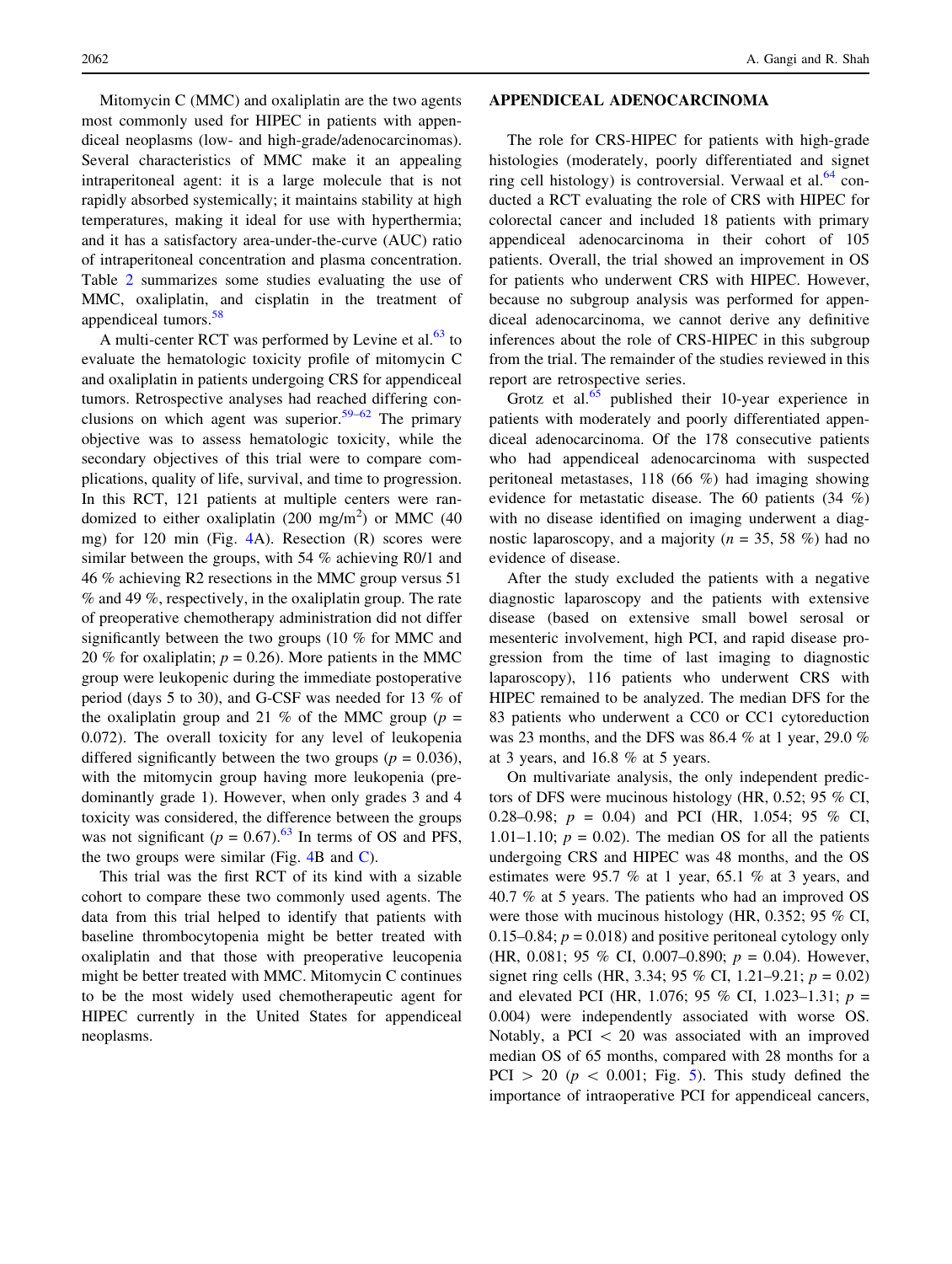| Study                            | Pathology   | Patients<br>(n)  | Chemotherapeutic drug<br>(temperature and duration)                                                                                                                                                                                                                          | Survival                                                                                                                                        |
|----------------------------------|-------------|------------------|------------------------------------------------------------------------------------------------------------------------------------------------------------------------------------------------------------------------------------------------------------------------------|-------------------------------------------------------------------------------------------------------------------------------------------------|
| Sugarbaker & Chang $(1999)^{42}$ | Appendiceal | 385              | HIPEC MMC 12.5 mg/m <sup>2</sup> (males),<br>MMC 10 mg/m <sup>2</sup> (females)<br>$(n = 205)$ ; EPIC 5-FU/MMC<br>$+$ IP 5-FU + IV MMC $\times$ 3<br>cycles ( $n = 156$ ); EPIC + IP<br>5-FU/MMC $\times$ 3 cycles (n = 21);<br>EPIC 5-FU $\times$ 12 cycles ( <i>n</i> = 3) | 5-year OS (adenomucinosis), 86<br>%; 5-year OS (hybrid<br>pathology), 50 %; 5-year OS<br>$(CC2)$ , 20 %                                         |
| Deraco et al. $(2004)^{83}$      | <b>PMP</b>  | 31               | CIS 25 mg/m <sup>2</sup> /L + MMC 3.3<br>mg/m <sup>2</sup> /L (42.5 °C, 60 min)                                                                                                                                                                                              | 5-year OS, 97 %; 5-year PFS, 43<br>$\%$ ; 5-year LR-PFS, 59 $\%$                                                                                |
| Loungnarath et al. $84$ (2005)   | <b>PMP</b>  | 27               | $CIS$ 0.7 mg/kg + MMC 0.5 mg/kg<br>$(42-42.5 \degree C, 90 \text{ min})$                                                                                                                                                                                                     | Median OS not reached (median<br>follow-up, 23 months; range,<br>3-82). Actuarial 1-year survival,<br>100 %; actuarial 5-year survival,<br>52 % |
| Stewart et al. $(2006)^{39}$     | Appendiceal | 110              | MMC 30 mg, 10 mg added after<br>60 min $(38.5-42 \degree C, 60-120)$<br>min)                                                                                                                                                                                                 | 1-year OS, 79.9 %; 5-year OS,<br>53.4 %                                                                                                         |
| Smeenk et al. $(2007)^{37}$      | <b>PMP</b>  | 103              | MMC 35 mg/m <sup>2</sup> (40-41 °C, 90<br>min), adjuvant IV 5-FU/<br>leucovorin $\times$ 6 months ( <i>n</i> = 30)                                                                                                                                                           | Median DFS, 25.6 months; 3-year<br>DFSP, 43.6 %; 5-year DFSP,<br>37.4 $%$                                                                       |
| Cioppa et al. $(2008)^{85}$      | <b>PMP</b>  | 53               | CIS 100 mg/m <sup>2</sup> + MMC 16<br>mg/m <sup>2</sup> (41.5 °C, 60 min), 2<br>patients with MMC only due to<br>preoperative platinum toxicity                                                                                                                              | 5-year OS, 94 %; 10-year OS, 84.6<br>%; 5-year DFS, 80 %; 10-year<br>DFS, 70 %                                                                  |
| Marcotte et al. $(2008)^{86}$    | Appendiceal | 38<br>23 HIPEC   | Oxaliplatin 460 mg/m <sup>2</sup><br>(30 °C, 30 min)                                                                                                                                                                                                                         | 3-year OS (HIPEC), 86 $\%$ ; 3-year<br>DFS (HIPEC), 49 %                                                                                        |
| Elias et al. $(2010)^{43}$       | <b>PMP</b>  | 301<br>255 HIPEC | HIPEC MMC (41-42 °C, 60-120<br>min) + oxaliplatin (43 °C, 30<br>min) $(n = 255)$ ; EPIC MMC, day<br>$1 + 5$ -FU, days 2–5 ( <i>n</i> = 46)                                                                                                                                   | 1-year OS, 89.4 %; 5-year OS,<br>72.6 %; 10-year OS, 54.8 %;<br>5-year DFS, 56 %. In CC0<br>group: 5-year OS, 84 $\%$ ; 10-year<br>$OS, 61\%$   |

<span id="page-8-0"></span>TABLE 2 Studies evaluating CRS-HIPEC in the treatment of pseudomyxoma peritonei and appendiceal cancers. Adapted from Goodman et al. $5$ 

CRS, cytoreductive surgery; HIPEC, hyperthermic intraperitoneal chemotherapy; MMC, mitomycin C; OS, overall survival; EPIC, early postoperative intraperitoneal chemotherapy; 5-FU, 5-fluorouracil; CC-0, complete cytoreduction; CC-2, incomplete cytoreduction; PMP, pseudomyxoma peritonei; CIS, cisplatin; PFS, progression-free survival; LR, locoregional; DFSP, disease-free survival probability

which previously had been extrapolated from data in colorectal peritoneal metastases, suggesting that CRS-HIPEC for patients with a high PCI  $(>20)$  did not improve OS.

Notably, most of the patients (73.3 %) in this study received four to six cycles of chemotherapy with FOLFOX  $($  $±$  bevacizumab). The patients treated with neoadjuvant chemotherapy were significantly more likely to have poorly differentiated tumors ( $p \, < \, 0.001$ ), nonmucinous tumors ( $p = 0.001$ ), signet ring cells ( $p = 0.019$ ), lymphovascular invasion ( $p = 0.001$ ), and lymph node involvement  $(p = 0.008)$ . No difference in OS was observed between those treated with neoadjuvant chemotherapy and those managed with a surgery-first approach. However, about 90 % of the patients in this study had stability (36/85) or improvement (40/85) of disease with neoadjuvant systemic chemotherapy, while nine patients (10.6 %) had progression of disease. The patients showing progressive disease

on restaging imaging after neoadjuvant chemotherapy had a significantly worse OS than the patients with radiographic evidence of stable or responsive disease ( $p = 0.01$ ).

In another retrospective study by El Halabi et al.,  $66$ among 77 patients with peritoneal mucinous carcinomatosis (PMCA) of appendiceal origin who underwent CRS-HIPEC, 52 (68 %) had a PCI  $>$  20. Complete cytoreduction was achieved in 65 % of the group with a PCI  $>$  20 and 96 % of the group with a PCI  $\lt 20$  (p = 0.004). The 5-year OS was 45 % for the patients with a PCI  $>$  20 and 66 % for the patients with a PCI  $\lt$  20 when a complete cytoreduction was achieved ( $p = 0.14$ ). The authors concluded that a PCI  $>$  20 should not be used as a criterion for excluding the use of CRS-HIPEC as long a complete cytoreduction was possible.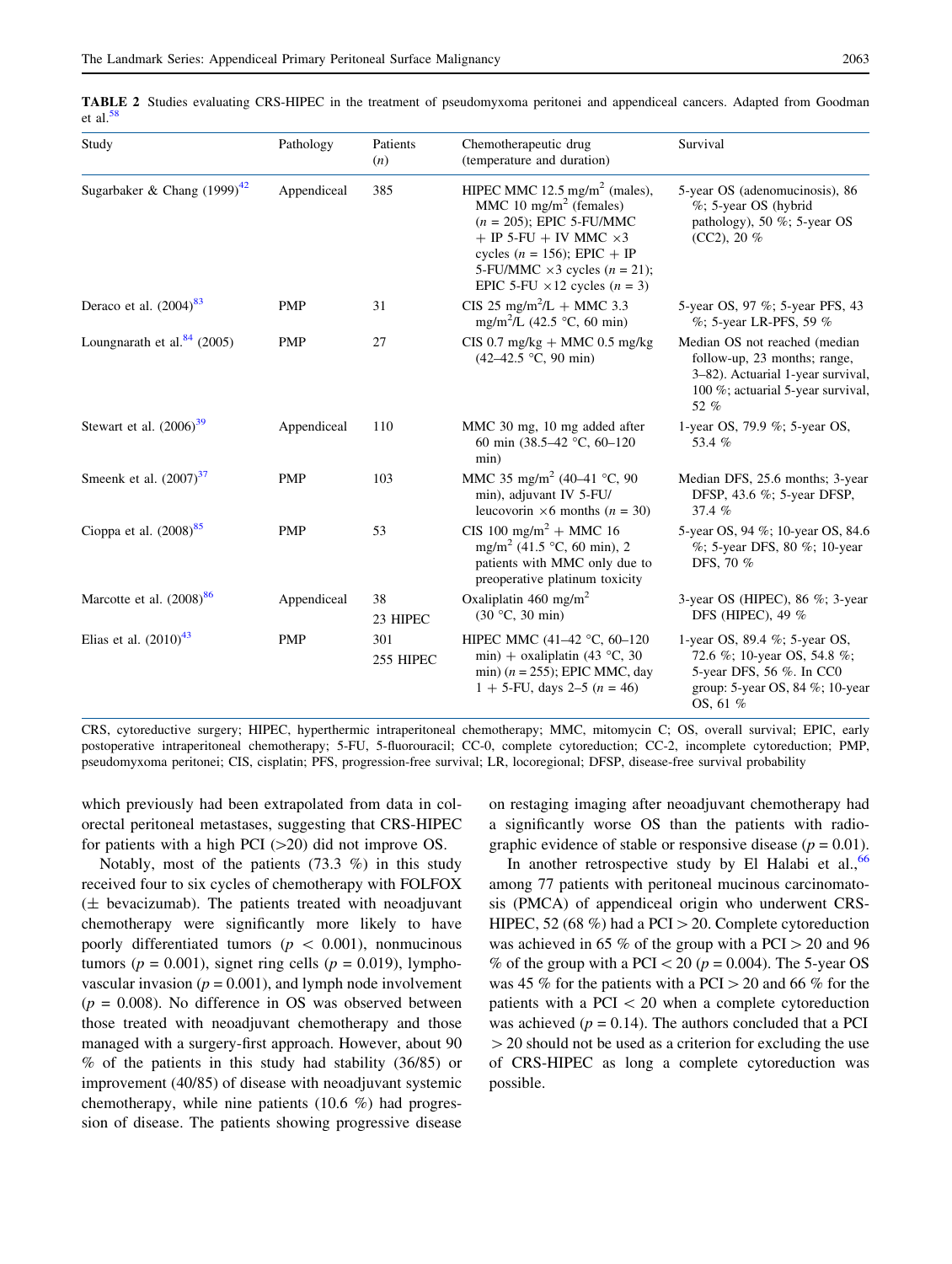<span id="page-9-0"></span>

FIG. 4 (a) Consort flow diagram, (b) overall survival (OS), and (c) progression-free survival (PFS) from the Levine et al. randomized control trial evaluating mitomycin C versus oxaliplatin for treatment of appendiceal tumors.<sup>[63](#page-12-0)</sup>



FIG. 5 Kaplan-Meier overall survival (OS) for patients with moderately or poorly differentiated appendiceal adenocarcinoma undergoing CRS/HIPEC based on a Peritoneal Cancer Index (PCI) score of 20 or less or more than  $20^{65}$  $20^{65}$  $20^{65}$  CRS, cytoreductive surgery; HIPEC, hyperthermic intraperitoneal chemotherapy

The current practice patterns for the management of appendiceal adenocarcinoma at most institutions seem to mirror those for colorectal cancer peritoneal metastases, especially when considering factors such as a PCI cutoff for performance of a CRS with HIPEC.

#### Adenocarcinoma With Signet Ring Cell Morphology

Signet ring cell morphology is another high-grade histology for which the role of CRS-HIPEC is discussed. To help answer this question, the US HIPEC Collaborative conducted a retrospective review of 514 patients undergoing CRS-HIPEC for appendiceal adenocarcinoma, 125 (24 %) of whom had signet cell morphology. The presence of signet ring cells conferred a worse median OS (32.0 vs 91.4 months;  $p < 0.001$ ) and a worse median RFS (17.7 vs 32.4 months;  $p \, < 0.001$ ) compared to patients without signet ring cells after CRS-HIPEC. The factors independently associated with decreased OS in the multivariate analysis were age (HR, 1.03; 95 % CI, 1.01–1.05;  $p \lt \sqrt{ }$ 0.01), treatment with systemic chemotherapy (HR, 1.98; 95 % CI, 1.23–3.19;  $p < 0.01$ ), incomplete cytoreduction (CC-2/3) (HR, 3.01; 95 % CI, 1.75–5.18;  $p < 0.001$ ), poorly differentiated tumor (HR, 2.44; 95 % CI, 1.30–4.59;  $p \lt \theta$ 0.01), and positive lymph nodes (HR, 1.10; 95 % CI, 1.02–1.18;  $p \, < 0.01$ ). Interestingly, signet ring cell morphology was not associated with decreased OS (HR, 1.07; 95 % CI, 0.56–2.02;  $p = 0.85$ ). When Cox proportional hazard regression was performed on signet cell cancers alone  $(n = 125)$ , the only factors independently associated with decreased OS were poor differentiation (HR, 5.60; 95 % CI, 1.29–24.39;  $p = 0.02$ ), positive lymph nodes (HR,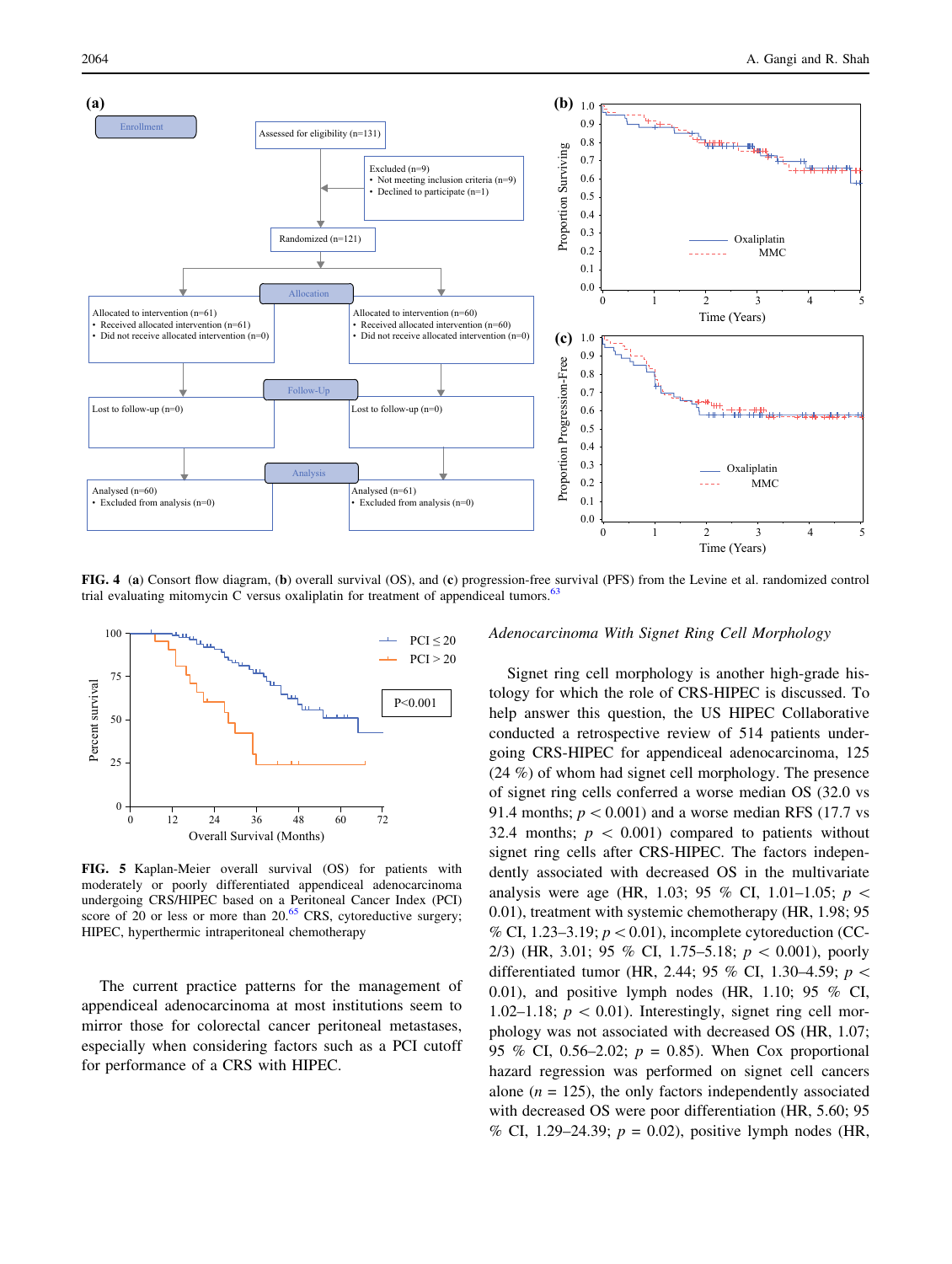1.14; 95 % CI, 1.00–1.31;  $p = 0.04$ ), and incomplete cytoreduction (HR, 4.90; 95 % CI, 1.11–12.70;  $p = 0.03$ ). As such, although signet cells are a negative prognostic factor, they should not be a contraindication for CRS-HIPEC.<sup>[67](#page-13-0)</sup> Based on the currently available data, CRS-HIPEC is a viable option for the management of peritoneal surface disease from appendiceal adenocarcinoma with signet ring cell features for appropriately selected patients.

# GOBLET CELL ADENOCARCINOMA/MIXED ADENONEUROENDOCRINE CARCINOMA

Goblet cell carcinoids (GCCs), also known as adenocarcinoids or goblet cell adenocarcinoma (GCA), were first described in 1974. Together with mixed adenoneuroendocrine carcinomas (MANECs), GCAs share pathologic and biologic features of both adenocarcinomas and neuroendocrine neoplasms. The most common site of metastatic spread from GCA of the appendix is to the peritoneum via trans-celomic spread, with 40 % of patients presenting with peritoneal metastases at the time of diagnosis and 77  $\%$  in the case of recurrence.<sup>[68](#page-13-0)</sup>

Given the propensity of these tumors to spread locoregionally without hematogenous spread, CRS with HIPEC becomes an appealing treatment modality. The evidence to support the role of CRS with HIPEC for this disease entity primarily consists of small, non-comparative, retrospective studies. $\frac{68,69}{8}$  $\frac{68,69}{8}$  $\frac{68,69}{8}$  The Tang classification that separates tumors into typical GCA (Tang group A), signet ring cell type (Tang group B), or poorly differentiated carcinoma type (Tang group C) is useful for determining the sequencing of therapy and patient prognosis. $14,70$  $14,70$ 

A recent propensity-matched cohort study of patients with MANECs and GCAs from centers in Netherlands and Belgium compared OS as the primary outcome measure between patients treated with CRS-HIPEC and those managed with surgery alone. The control group was composed of 30 of 569 patients identified in the national tumor registry who were treated with CRS alone. The treatment group was composed of 45 patients, of whom 29 had GCA and 10 had MANEC. The HIPEC treatment was performed using intraperitoneal oxaliplatin with a target temperature of 41 °C with simultaneous intravenous 5-fluorouracil or MMC for 30 or 90 min. Propensity-matching then was performed, creating a 1:1 ratio of GCA and MANEC patients treated with CRS-HIPEC to patients treated with surgery alone (total  $n = 60$ ). A subgroup analysis of the GCA patients also was performed. After matching for sex, tumor stage, lymph node stage, and liver metastases, CRS-HIPEC was associated with improved median OS in both the GCA/MANEC group (HR, 4.27; 95 % CI, 1.88–9.66;  $p = 0.001$ ) and the GCA-alone group (HR, 2.77; 95 % CI,

1.06–7.26;  $p = 0.038$ .<sup>71</sup> This together with other smaller studies have shown that CRS with HIPEC may be considered for select patients with peritoneal metastases from GCA.<sup>[68](#page-13-0),[72,73](#page-13-0)</sup>

#### QUALITY OF LIFE AFTER CRS-HIPEC

The potential survival benefits of CRS-HIPEC should be carefully weighed against the substantial risk of treatmentrelated morbidity and mortality as well as potentially diminished quality of life (QoL) and functional status. Numerous retrospective studies have shown that the QoL for these patients dropped after surgery but returned to baseline by 6 months. $74-78$ 

In a prospective study that used the Functional Assessment of Cancer Therapy (FACT) and the Medical Outcomes Study Health Survey, Short-Form questionnaires (SF-36) showed an impairment in the QoL up to 3 months after surgery, with recovery to near or above baseline by 12 months.<sup>[79](#page-13-0)</sup> Another prospective study by Chia et al.<sup>[80](#page-13-0)</sup> administered the European Organization for the Research and Treatment of Cancer Core Quality of Life Questionnaire (EORTC QLQ-C30) and the colorectal module (QLQ-CR29) before surgery and then 3, 6, and 12 months after surgery. Their study evaluated 23 patients undergoing CRS-HIPEC for peritoneal carcinomatosis from colorectal cancer. They noted that physical and functional recovery scores decreased at 3 months but returned to baseline at 6 months. They also reported significant increases in emotional and social functioning scores at 6 to 12 months and improvements in all symptom scores at 6 to 12 months, especially the fatigue and appetite scores. A worse QoL was associated with a higher PCI score, a longer surgery, the presence of a stoma, and recurrence within 3 months.

A recent systematic review of 14 studies that used 12 different questionnaires evaluating QoL data for 1556 patients, showed a diminished QoL within 3 months after surgery and a return to baseline by 12 months. The authors did note that QoL was negatively influenced by older age, female sex, prolonged operation time, extensive disease, residual disease, adjuvant chemotherapy, complications, stoma placement, and recurrent disease.<sup>[81](#page-13-0)</sup>

Additionally, a recent retrospective cohort analysis comparing outcomes of 34,114 patients included in the American College of Surgeons National Surgical Quality Improvement Project (NSQIP) database who underwent CRS-HIPEC, right hepatic lobectomy, trisegmental hepatectomy, pancreaticoduodenectomy, and esophagectomy found that patients undergoing CRS-HIPEC had lower morbidity and mortality and a shorter hospital stay than patients undergoing similar-risk oncologic procedures.<sup>[82](#page-13-0)</sup>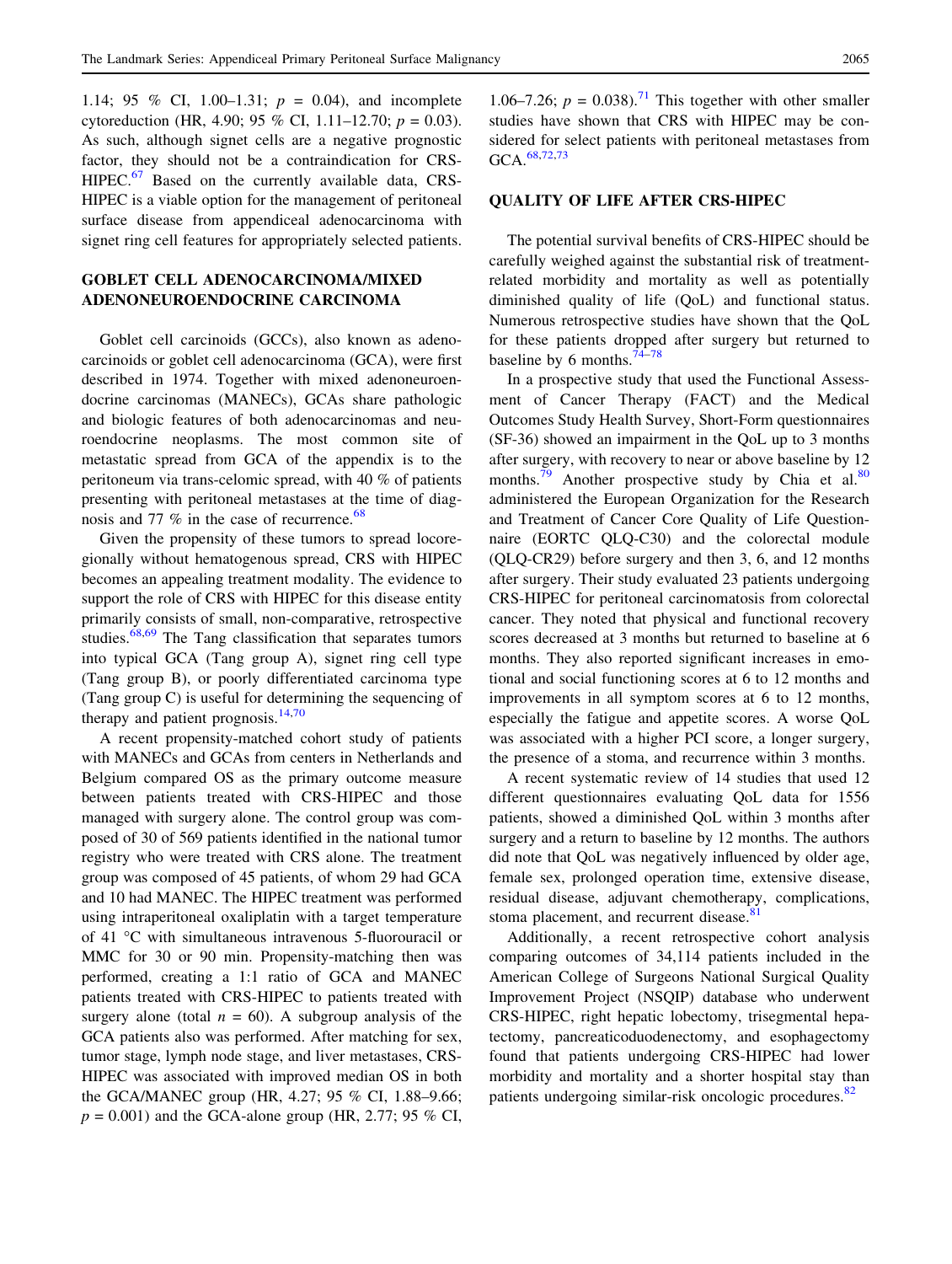<span id="page-11-0"></span>In addition to discussing the anticipated postoperative clinical course with patients scheduled to undergo CRS-HIPEC, surgeons should consider patients' perspective regarding QoL and counsel them about these outcomes.

#### **CONCLUSIONS**

Despite the lack of randomized clinical trials evaluating outcomes of CRS-HIPEC for primary mucinous appendiceal malignancies, retrospective data support CRS-HIPEC as the mainstay of therapy for patients with peritoneal dissemination. As is the case for a majority of gastrointestinal malignancies, appropriate patient selection is of paramount importance and contributes to positive outcomes. These decisions about patient selection should be made in a multidisciplinary setting at expert centers.

#### REFERENCES

- 1. Turaga KK, Pappas SG, Gamblin T. Importance of histologic subtype in the staging of appendiceal tumors. Ann Surg Oncol. 2012;19:1379–85.
- 2. Connor SJ, Hanna GB, Frizelle FA. Appendiceal tumors: retrospective clinicopathologic analysis of appendiceal tumors from 7970 appendectomies. Dis Colon Rectum. 1998;41:75–80.
- 3. Dineen SP, Royal RE, Hughes MS, et al. A simplified preoperative assessment predicts complete cytoreduction and outcomes in patients with low-grade mucinous adenocarcinoma of the appendix. Ann Surg Oncol. 2015;22:3640–6.
- 4. Gilly FN, Cotte E, Brigand C, et al. Quantitative prognostic indices in peritoneal carcinomatosis. Eur J Surg Oncol. 2006;32:597–601.
- 5. Harmon RL, Sugarbaker PH. Prognostic indicators in peritoneal carcinomatosis from gastrointestinal cancer. Int Semin Surg Oncol. 2005;2:3.
- 6. Yoon W, Alame A, Berri R. Peritoneal Surface Disease Severity Score as a predictor of resectability in the treatment of peritoneal surface malignancies. Am J Surg. 2014;207:403–7; discussion 406–7.
- 7. Votanopoulos KI, Shen P, Skardal A, Levine EA. Peritoneal metastases from appendiceal cancer. Surg Oncol Clin North Am. 2018;27:551–61.
- 8. Polanco PM, Ding Y, Knox JM, et al. Outcomes of cytoreductive surgery and hyperthermic intraperitoneal chemoperfusion in patients with high-grade, high-volume disseminated mucinous appendiceal neoplasms. Ann Surg Oncol. 2016;23:382–90.
- 9. Jimenez W, Sardi A, Nieroda C, et al. Predictive and prognostic survival factors in peritoneal carcinomatosis from appendiceal cancer after cytoreductive surgery with hyperthermic intraperitoneal chemotherapy. Ann Surg Oncol. 2014;21:4218–25.
- 10. Esquivel J, Chua TC, Stojadinovic A, et al. Accuracy and clinical relevance of computed tomography scan interpretation of peritoneal cancer index in colorectal cancer peritoneal carcinomatosis: a multi-institutional study. J Surg Oncol. 2010;102:565–70.
- 11. Flicek K, Ashfaq A, Johnson CD, Menias C, Bagaria S, Wasif N. Correlation of radiologic with surgical Peritoneal Cancer Index scores in patients with pseudomyxoma peritonei and peritoneal carcinomatosis: how well can we predict resectability? J Gastrointest Surg. 2016;20:307–12.
- 12. Laghi A, Bellini D, Rengo M, et al. Diagnostic performance of computed tomography and magnetic resonance imaging for detecting peritoneal metastases: systematic review and metaanalysis. Radiol Med. 2017;122:1–15.
- 13. Esquivel J, Garcia SS, Hicken W, Seibel J, Shekitka K, Trout R. Evaluation of a new staging classification and a Peritoneal Surface Disease Severity Score (PSDSS) in 229 patients with mucinous appendiceal neoplasms with or without peritoneal dissemination. J Surg Oncol. 2014;110:656–60.
- 14. Chicago Consensus Working G. The Chicago Consensus on peritoneal surface malignancies: management of appendiceal neoplasms. Cancer. 2020;126:2525–33.
- 15. Sugarbaker PH, Bijelic L, Chang D, Yoo D. Neoadjuvant FOL-FOX chemotherapy in 34 consecutive patients with mucinous peritoneal carcinomatosis of appendiceal origin. J Surg Oncol. 2010;102:576–81.
- 16. Asare EA, Compton CC, Hanna NN, et al. The impact of stage, grade, and mucinous histology on the efficacy of systemic chemotherapy in adenocarcinomas of the appendix: analysis of the National Cancer Data Base. Cancer. 2016;122:213–21.
- 17. Kolla BC, Petersen A, Chengappa M, et al. Impact of adjuvant chemotherapy on outcomes in appendiceal cancer. Cancer Med. 2020;9:3400–6.
- 18. Lieu CH, Lambert LA, Wolff RA, et al. Systemic chemotherapy and surgical cytoreduction for poorly differentiated and signet ring cell adenocarcinomas of the appendix. Ann Oncol. 2012;23:652–8.
- 19. Milovanov V, Sardi A, Ledakis P, et al. Systemic chemotherapy (SC) before cytoreductive surgery and hyperthermic intraperitoneal chemotherapy (CRS/HIPEC) in patients with peritoneal mucinous carcinomatosis of appendiceal origin (PMCA). Eur J Surg Oncol. 2015;41:707–12.
- 20. Blackham AU, Swett K, Eng C, et al. Perioperative systemic chemotherapy for appendiceal mucinous carcinoma peritonei treated with cytoreductive surgery and hyperthermic intraperitoneal chemotherapy. J Surg Oncol. 2014;109:740-5.
- 21. Carr NJ, Cecil TD, Mohamed F, et al. A consensus for classification and pathologic reporting of pseudomyxoma peritonei and associated appendiceal neoplasia: the results of the Peritoneal Surface Oncology Group International (PSOGI) modified Delphi process. Am J Surg Pathol. 2016;40:14–26.
- 22. Misdraji J, Yantiss RK, Graeme-Cook FM, Balis UJ, Young RH. Appendiceal mucinous neoplasms: a clinicopathologic analysis of 107 cases. Am J Surg Pathol. 2003;27:1089–103.
- 23. Carr NJ, Finch J, Ilesley IC, et al. Pathology and prognosis in pseudomyxoma peritonei: a review of 274 cases. J Clin Pathol. 2012;65:919–23.
- 24. Davison JM, Choudry HA, Pingpank JF, et al. Clinicopathologic and molecular analysis of disseminated appendiceal mucinous neoplasms: identification of factors predicting survival and proposed criteria for a three-tiered assessment of tumor grade. Mod Pathol. 2014;27:1521–39.
- 25. Chua TC, Moran BJ, Sugarbaker PH, et al. Early- and long-term outcome data of patients with pseudomyxoma peritonei from appendiceal origin treated by a strategy of cytoreductive surgery and hyperthermic intraperitoneal chemotherapy. J Clin Oncol. 2012;30:2449–56.
- 26. O'Connell JT, Tomlinson JS, Roberts AA, McGonigle KF, Barsky SH. Pseudomyxoma peritonei is a disease of MUC2-expressing goblet cells. Am J Pathol. 2002;161:551–64.
- 27. Ronnett BM, Zahn CM, Kurman RJ, Kass ME, Sugarbaker PH, Shmookler BM. Disseminated peritoneal adenomucinosis and peritoneal mucinous carcinomatosis: a clinicopathologic analysis of 109 cases with emphasis on distinguishing pathologic features, site of origin, prognosis, and relationship to ''pseudomyxoma peritonei.'' Am J Surg Pathol. 1995;19:1390–408.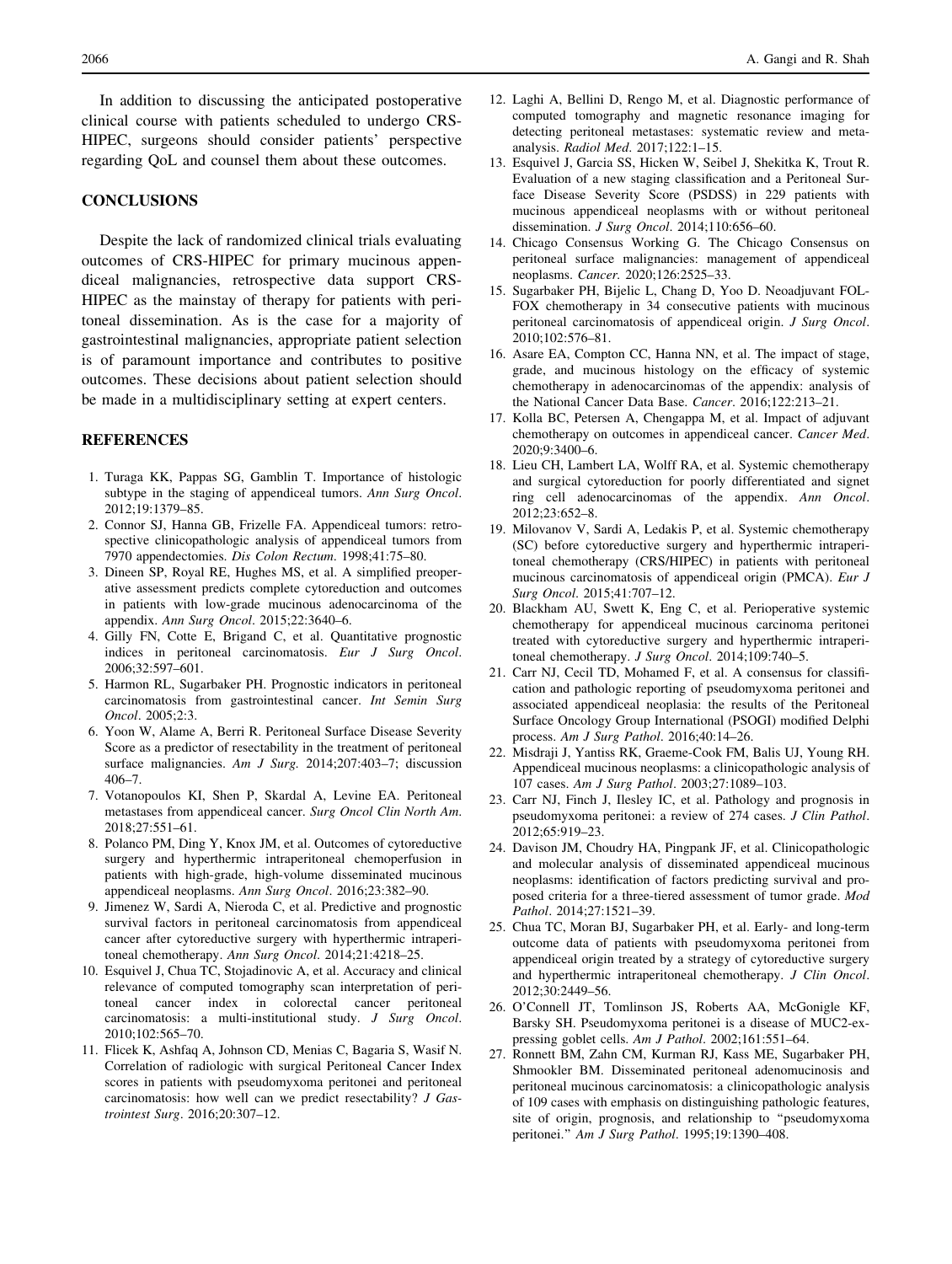- <span id="page-12-0"></span>28. Sugarbaker PH. New standard of care for appendiceal epithelial neoplasms and pseudomyxoma peritonei syndrome? Lancet Oncol. 2006;7:69–76.
- 29. Yantiss RK, Shia J, Klimstra DS, Hahn HP, Odze RD, Misdraji J. Prognostic significance of localized extra-appendiceal mucin deposition in appendiceal mucinous neoplasms. Am J Surg Pathol. 2009;33:248–55.
- 30. Raghav KP, Shetty AV, Kazmi SM, et al. Impact of molecular alterations and targeted therapy in appendiceal adenocarcinomas. Oncologist. 2013;18:1270–7.
- 31. Levine EA, Blazer DG III, Kim MK, et al. Gene expressionprofiling of peritoneal metastases from appendiceal and colon cancer demonstrates unique biologic signatures and predicts patient outcomes. J Am Coll Surg. 2012;214:599–606; discussion 606–7.
- 32. Shetty S, Thomas P, Ramanan B, Sharma P, Govindarajan V, Loggie B. Kras mutations and p53 overexpression in pseudomyxoma peritonei: association with phenotype and prognosis. J Surg Res. 2013;180:97–103.
- 33. Jarvinen P, Kivela AJ, Nummela P, Lepisto A, Ristimaki A, Parkkila S. Carbonic anhydrase II: a novel biomarker for pseudomyxoma peritonei. APMIS. 2017;125:207–12.
- 34. Davison JM, Hartman DA, Singhi AD, et al. Loss of SMAD4 protein expression is associated with high tumor grade and poor prognosis in disseminated appendiceal mucinous neoplasms. Am J Surg Pathol. 2014;38:583–92.
- 35. Levine EA, Votanopoulos KI, Qasem SA, et al. Prognostic molecular subtypes of low-grade cancer of the appendix. J Am Coll Surg. 2016;222:493–503.
- 36. Su J, Jin G, Votanopoulos KI, et al. Prognostic molecular classification of appendiceal mucinous neoplasms treated with cytoreductive surgery and hyperthermic intraperitoneal chemotherapy. Ann Surg Oncol. 2020;27:1439–47.
- 37. Smeenk RM, Verwaal VJ, Antonini N, Zoetmulder FA. Survival analysis of pseudomyxoma peritonei patients treated by cytoreductive surgery and hyperthermic intraperitoneal chemotherapy. Ann Surg. 2007;245:104–9.
- 38. Elias D, Honore C, Ciuchendea R, et al. Peritoneal pseudomyxoma: results of a systematic policy of complete cytoreductive surgery and hyperthermic intraperitoneal chemotherapy. Br J Surg. 2008;95:1164–71.
- 39. Stewart JHt, Shen P, Russell GB, et al. Appendiceal neoplasms with peritoneal dissemination: outcomes after cytoreductive surgery and intraperitoneal hyperthermic chemotherapy. Ann Surg Oncol. 2006;13:624–34.
- 40. Chua TC, Yan TD, Smigielski ME, et al. Long-term survival in patients with pseudomyxoma peritonei treated with cytoreductive surgery and perioperative intraperitoneal chemotherapy: 10 years of experience from a single institution. Ann Surg Oncol. 2009;16:1903–11.
- 41. Yan TD, Links M, Xu ZY, Kam PC, Glenn D, Morris DL. Cytoreductive surgery and perioperative intraperitoneal chemotherapy for pseudomyxoma peritonei from appendiceal mucinous neoplasms. Br J Surg. 2006;93:1270–6.
- 42. Sugarbaker PH, Chang D. Results of treatment of 385 patients with peritoneal surface spread of appendiceal malignancy. Ann Surg Oncol. 1999;6:727–31.
- 43. Elias D, Gilly F, Quenet F, et al. Pseudomyxoma peritonei: a French multicentric study of 301 patients treated with cytoreductive surgery and intraperitoneal chemotherapy. Eur J Surg Oncol. 2010;36:456–62.
- 44. Moran B, Cecil T, Chandrakumaran K, Arnold S, Mohamed F, Venkatasubramaniam A. The results of cytoreductive surgery and hyperthermic intraperitoneal chemotherapy in 1200 patients with peritoneal malignancy. Colorectal Dis. 2015;17:772–8.
- 45. Sugarbaker PH. Peritonectomy procedures. Ann Surg. 1995;221:29–42.
- 46. Dagbert F, Passot G, Glehen O, Bakrin N. Glisson capsulectomy for extensive superficial liver involvement in peritoneal carcinomatosis (with video). J Visceral Surg. 2015;152:332–3.
- 47. Passot G, Kim BJ, Vaudoyer D, et al. Digital glissonectomy: a safe perihepatic peritonectomy. Ann Surg Oncol. safe perihepatic peritonectomy. Ann Surg Oncol. 2016;23:3978–85.
- 48. Deraco M, Baratti D, Kusamura S, Laterza B, Balestra MR. Surgical technique of parietal and visceral peritonectomy for peritoneal surface malignancies. J Surg Oncol. 2009;100:321-8.
- 49. Cazauran JB, Lasseur A, Pasquer A, et al. Total mesenteric peritonectomy for peritoneal metastases (with video). Ann Surg Oncol. 2017;24:3988–9.
- 50. Sugarbaker PH. Peritonectomy procedures. Surg Oncol Clin North Am. 2003;12:703–27, xiii.
- 51. Levine EA, Stewart JHt, Shen P, Russell GB, Loggie BL, Votanopoulos KI. Intraperitoneal chemotherapy for peritoneal surface malignancy: experience with 1000 patients. *J Am Coll* Surg. 2014;218:573–85.
- 52. Shen P, Levine EA, Hall J, et al. Factors predicting survival after intraperitoneal hyperthermic chemotherapy with mitomycin C after cytoreductive surgery for patients with peritoneal carcinomatosis. Arch Surg. 2003;138:26–33.
- 53. Sugarbaker PH. Successful management of microscopic residual disease in large bowel cancer. Cancer Chemother Pharmacol. 1999;43(Suppl):S15-25.
- 54. Jacquet P, Sugarbaker PH. Clinical research methodologies in diagnosis and staging of patients with peritoneal carcinomatosis. Cancer Treat Res. 1996;82:359–74.
- 55. Levine EA, Stewart JHt, Russell GB, Geisinger KR, Loggie BL, Shen P. Cytoreductive surgery and intraperitoneal hyperthermic chemotherapy for peritoneal surface malignancy: experience with 501 procedures. J Am Coll Surg. 2007;204:943–53; discussion 953–5.
- 56. Ortega-Deballon P, Facy O, Jambet S, et al. Which method to deliver hyperthermic intraperitoneal chemotherapy with oxaliplatin? An experimental comparison of open and closed techniques. Ann Surg Oncol. 2010;17:1957–63.
- 57. Leiting JL, Cloyd JM, Ahmed A, et al. Comparison of open and closed hyperthermic intraperitoneal chemotherapy: results from the United States hyperthermic intraperitoneal chemotherapy collaborative. World J Gastrointest Oncol. 2020;12:756–67.
- 58. Goodman MD, McPartland S, Detelich D, Saif MW. Chemotherapy for intraperitoneal use: a review of hyperthermic intraperitoneal chemotherapy and early postoperative intraperitoneal chemotherapy. J Gastrointest Oncol. 2016;7:45–57.
- 59. Votanopoulos K, Ihemelandu C, Shen P, Stewart J, Russell G, Levine EA. A comparison of hematologic toxicity profiles after heated intraperitoneal chemotherapy with oxaliplatin and mitomycin C. J Surg Res. 2013;179:e133–9.
- 60. Leung V, Huo YR, Liauw W, Morris DL. Oxaliplatin versus mitomycin C for HIPEC in colorectal cancer peritoneal carcinomatosis. Eur J Surg Oncol. 2017;43:144–9.
- 61. Prada-Villaverde A, Esquivel J, Lowy AM, et al. The American Society of Peritoneal Surface Malignancies evaluation of HIPEC with mitomycin C versus oxaliplatin in 539 patients with colon cancer undergoing a complete cytoreductive surgery. J Surg Oncol. 2014;110:779–85.
- 62. Hompes D, D'Hoore A, Wolthuis A, et al. The use of oxaliplatin or mitomycin C in HIPEC treatment for peritoneal carcinomatosis from colorectal cancer: a comparative study. J Surg Oncol. 2014;109:527–32.
- 63. Levine EA, Votanopoulos KI, Shen P, et al. A multicenter randomized trial to evaluate hematologic toxicities after hyperthermic intraperitoneal chemotherapy with oxaliplatin or